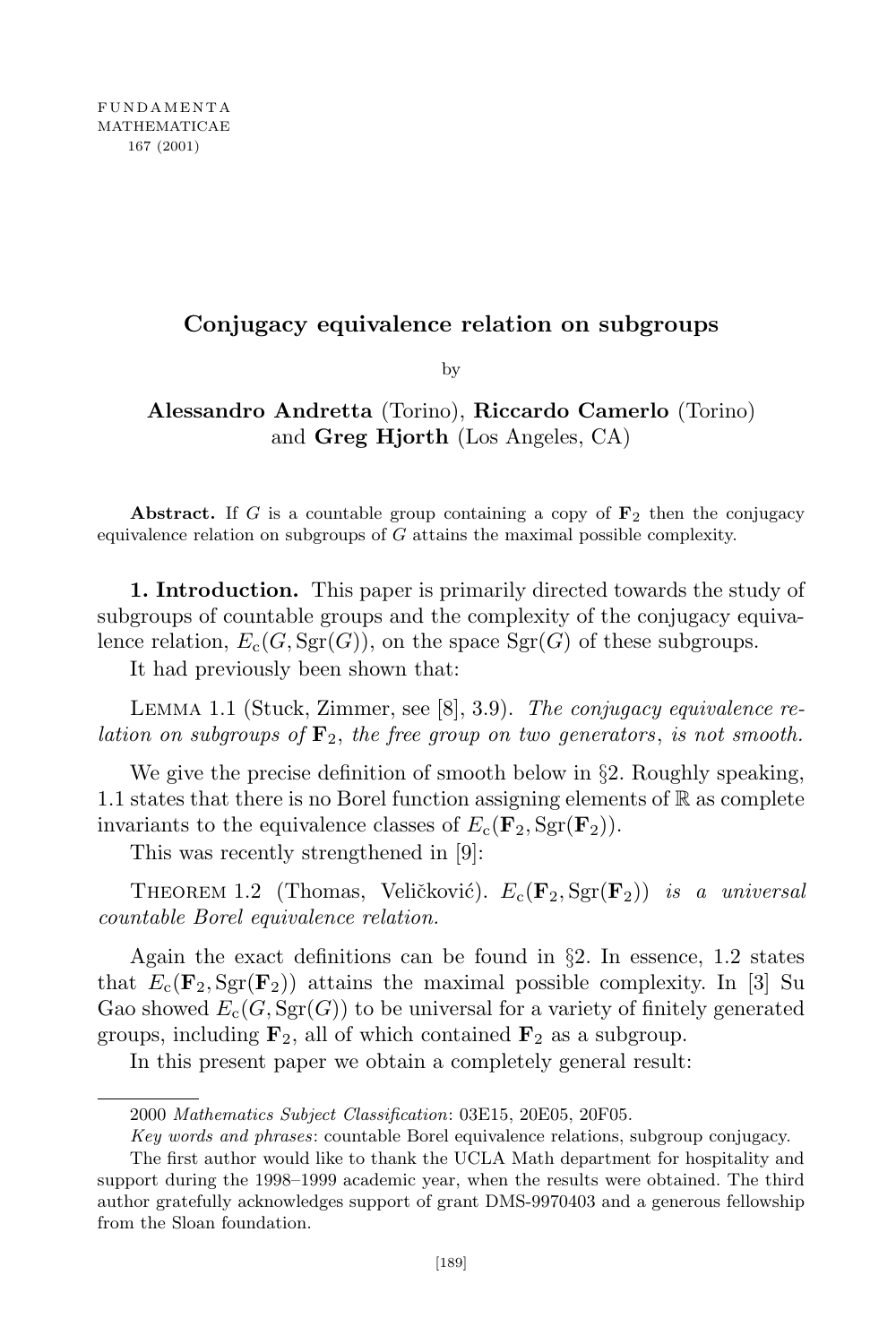THEOREM 1.3. For G a countable group containing  $\mathbf{F}_2$  as a subgroup,  $E_c(G, \text{Sgr}(G))$  *is universal.* 

For instance, Theorem 1.3 implies that the conjugacy equivalence relation on  $SL_2(\mathbb{Z})$  is universal since, as noted in [10],  $SL_2(\mathbb{Z})$  contains a copy of **F**2. The universality of this specific conjugacy relation does not seem to follow from the arguments of Gao or Thomas and Veličković.

The proof of 1.3 came about as a result of thinking about the following still open and seemingly difficult problem.

Question 1.4. Must any countable Borel equivalence relation including a universal countable Borel equivalence relation itself be universal?

It is easily seen that  $E_c(\mathbf{F}_2, \text{Sgr}(\mathbf{F}_2))$  includes a universal countable Borel equivalence relation, and hence so too does  $E_c(G, Sgr(G))$  whenever  $\mathbf{F}_2 \subseteq G$ . The proof of 1.3 below demonstrates universality of  $E_c(G, Sgr(G))$  by going to a subspace of  $Sgr(G)$  on which the universal equivalence relation included in  $E_c(G, Sgr(G))$  exactly equals  $E_c(G, Sgr(G))$ ; in other words, we restrict to a subspace on which the extra parts of  $E_c(G, Sgr(G))$  are killed off and only the universal countable equivalence relation remains. In some sense the proof can be thought of as a kind of trial effort to affirmatively answer the above open question, but using all the extra information given by the specific context.

The proof of 1.3 also uses the following improvement of a theorem by Dougherty and Kechris:

Theorem 1.5. *For G a countable group of permutations including the recursive permutations*,  $\cong_G^5$  *is universal.* 

Here  $\cong_G^5$  is the equivalence relation on  $5^{\mathbb{N}}$  arising from the natural shift action on this space.

Previously it was shown:

Theorem 1.6 (Dougherty, Kechris, see [2]). *For G a countable group of permutations including the recursive permutations*,  $\cong_G^{\mathbb{N}}$  *is universal.* 

These results came as an attempt to settle the following open problem.

QUESTION 1.7. Is  $\equiv_T$ , the relation of Turing equivalence on  $\mathbb{N}^{\mathbb{N}}$  (or equivalently  $2^{\mathbb{N}}$ ), universal among countable Borel equivalence relations?

An affirmative answer to 1.4 together with 1.6 would yield an affirmative answer to 1.7, which in turn would refute in a very strong way a conjecture of Martin's in recursion theory—see the Appendix in [6].

**2. Notation and definitions.** We give a stick figure sketch of the most of the definitions and notation. The reader is referred to [5] for basic facts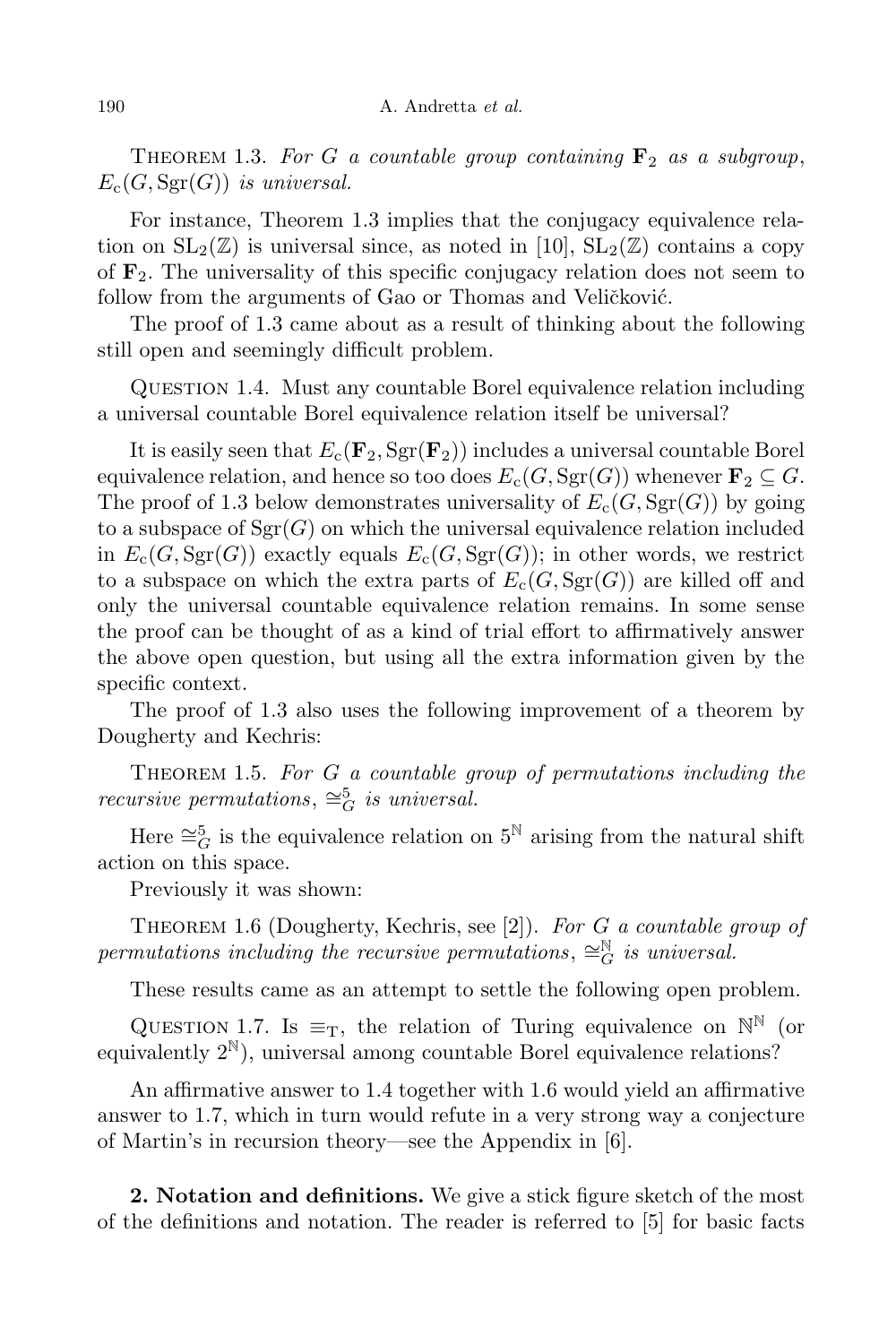on descriptive set theory, while more extensive introductions to the theory of Borel equivalence relations can be found in [1] or [4].

A topological space *X* is said to be *Polish* if it is separable and completely metrizable. For example,  $k^{\mathbb{N}}$  and  $\mathbb{N}^{\mathbb{N}}$  are both Polish with the topology of pointwise convergence. (Here and below we adopt the usual convention of identifying an integer *k* with the set  $\{0, \ldots, k-1\}$  of all of its predecessors and  $A^B$  with the set of all functions from *B* to *A*.) We say that  $B \subseteq X$ is *Borel* if it appears in the smallest  $\sigma$ -algebra containing the open sets. A function  $f: X \to Y$  between Polish spaces is *Borel* if  $f^{-1}[U]$  is Borel for any open  $U \subseteq Y$ .

An equivalence relation *E* on *X* is *Borel* if is Borel as a subset of  $X \times X$ . For *E* and *F* Borel equivalence relations on Polish spaces *X* and *Y* we say that *E* is *Borel reducible* to *F*, written  $E \leq_B F$ , if there is a Borel function  $f: X \to Y$  which embeds *E* in *F*, in the sense that for all  $x_1, x_2 \in X$ ,

$$
x_1 E x_2 \Leftrightarrow f(x_1) F f(x_2).
$$

We say that *E* on *X* is *smooth* if  $E \leq_B \Delta(\mathbb{R})$ , the equality equivalence relation on  $\mathbb{R}$ . We say that  $E$  on  $X$  is *countable* if all of its equivalence classes are countable. A countable Borel equivalence relation *E* is said to be *universal* if for any other countable Borel equivalence relation *F* we have  $F \leq_B E$ .

It is a somewhat non-trivial fact that there is a universal countable Borel equivalence relation. We work towards giving an example due to Dougherty, Jackson, and Kechris.

Let *G* be an infinite countable group. Then *G* acts on  $2^G$  by *left* shift, namely we define  $G \times 2^G \rightarrow 2^G$ ,  $(g, x) \mapsto g.x$ , to be

$$
\forall h \in G \ ((g.x)(h) = x(g^{-1}h)).
$$

We then denote the resulting orbit equivalence relation on  $2^G$  by  $E(G, 2)$ . Note that  $2^G$  is Polish, being homeomorphic to  $2^N$ , and that  $E(G, 2)$  is countable Borel.

THEOREM 2.1 (Dougherty, Jackson, Kechris, see [1]).  $E(\mathbf{F}_2, 2)$  *is universal.*

For *G* a countable group, we let  $Sgr(G)$  be the collection of all subgroups of *G*. Under the natural identification of  $\mathcal{P}(G)$  with  $2^G$  we find that  $Sgr(G)$ is a closed subset of  $2^G$ , and hence a Polish space in its own right. We then let *G* act on  $Sgr(G)$  by conjugation and define  $E_c(G, Sgr(G))$  to be the resulting orbit equivalence relation. Thus for  $H_1, H_2 \subseteq G$  we have

$$
H_1 E_c(G, \text{Sgr}(G)) H_2 \Leftrightarrow \exists g \in G \ (gH_1g^{-1} = H_2).
$$

If *X* is a set then  $Sym(X)$  is the group of all permutations of *X*. Usually, Sym(N) is denoted by  $S_{\infty}$ . We let  $S_{\infty}$  act on the *right* on  $k^{\mathbb{N}}$ , by  $k^{\mathbb{N}} \times$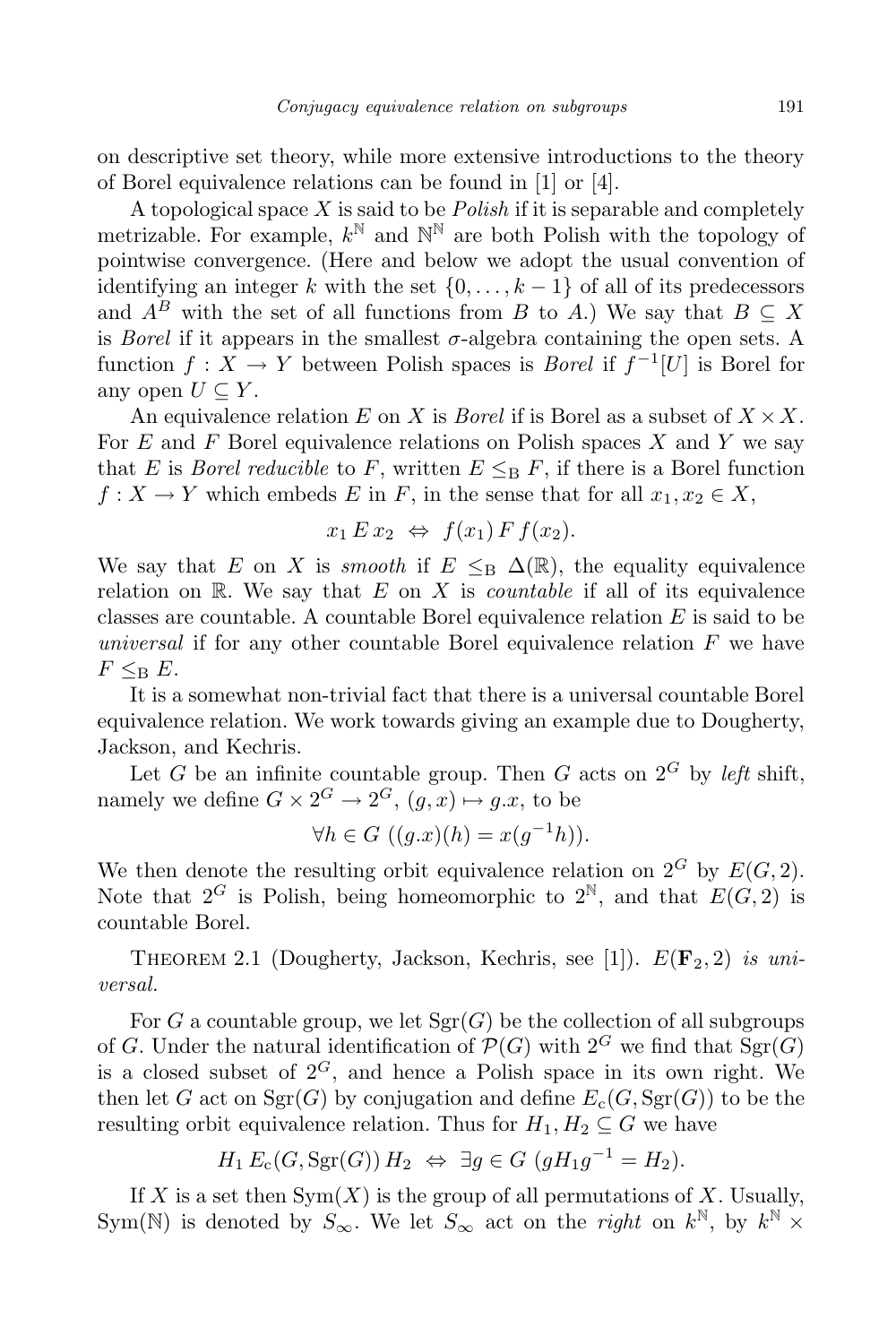$S_{\infty} \to k^{\mathbb{N}}, (x, g) \mapsto x \circ g$ . We then obtain for any subgroup  $G \subseteq S_{\infty}$  the corresponding equivalence relation  $\cong_G^k$ :

$$
x \cong_G^k y \iff \exists g \in G \ (x \circ g = y).
$$

Similarly we define  $\cong_G^{\mathbb{N}}$  on  $\mathbb{N}^{\mathbb{N}}$ .

**3. Groups of permutations.** We now prove Theorem 1.5. In fact, we will prove a slightly stronger assertion.

THEOREM 3.1. *There is a countable group*  $G_0 \subseteq S_\infty$  *of recursive permutations such that*  $G_0 \cong \mathbf{F}_2$ , *and for every countable group*  $G$  *with*  $G_0 \subseteq G \subseteq$  $S_{\infty}$ , the equivalence relation  $\cong_G^5$  on  $5^{\mathbb{N}}$  is universal among countable Borel *equivalence relations.* In particular, this holds when  $G = \text{Rec}$ , the group of *recursive bijections.*

*Proof.* Rather than working with subgroups of  $S_{\infty}$  we will look at subgroups *G* of Sym $(M)$ , where  $M = \mathbf{F}_2 \times \mathbb{N}^2$ . The set *M* is best visualized as  $\mathbf{F}_2$ -many copies of the square  $\mathbb{N} \times \mathbb{N}$ :

*· · ·* N *×* N *· · ·* N *×* N *· · ·* N *×* N *· · ·* | {z } **F**<sup>2</sup>

A generic element of M is denoted by  $(w, n, k)$  with *n* ranging on the *x*-axis and *k* ranging on the *y*-axis of the *w*th square. Thus a set of the form  $\{(w, n, k) \in M \mid k_0 \leq k \leq k_1\}$  is called a *horizontal strip* of M.

For every  $w \in \mathbf{F}_2$  let  $\hat{w} \in \text{Sym}(M)$  be defined by

$$
\widehat{w}(v,n,k) = (vw,n,k)
$$

and let  $G_0 = \{\hat{w} \mid w \in \mathbf{F}_2\}$ . (Note that the map  $\mathbf{F}_2 \to G_0$ ,  $w \mapsto \widehat{w^{-1}}$ , is an isomorphism.) An element of the form  $\hat{w}$  acts by right multiplication on the **F**2-coordinate, leaving the other two coordinates unchanged. Let *G* be a countable group with  $G_0 \subseteq G \subseteq \text{Sym}(M)$ . If *G* were equal to  $G_0$  then we would be done by 2.1 and  $E(G_0, 2) \leq B \cong_{G_0}^5$ . So we try to analyze how different from an element of  $G_0$  can an element of  $G$  be. Fix an enumeration  $(g_i)_{i>0}$  of *G*. (For notational reasons it is more convenient to avoid 0 as an index here.) An element  $g \in G$  is called a *quasi-shift* above *l* iff

$$
\forall (w,n,k) \in M
$$

$$
[k > l \Rightarrow g(w, n, k) = (\varphi(w, n, k), n, k) \& g^{-1}(w, n, k) = (\psi(w, n, k), n, k)]
$$

for some functions  $\varphi, \psi : M \to \mathbf{F}_2$ . In other words, a quasi-shift respects pointwise the second and third coordinates of *M*. If the functions  $\varphi, \psi$ above depend on  $\mathbf{F}_2$  only, i.e.,  $g(w, n, k) = (\varphi(w), n, k)$  and  $g^{-1}(w, n, k) =$  $(\psi(w), n, k)$ , then *g* is a shift. Elements of  $G_0$  are particular types of shifts.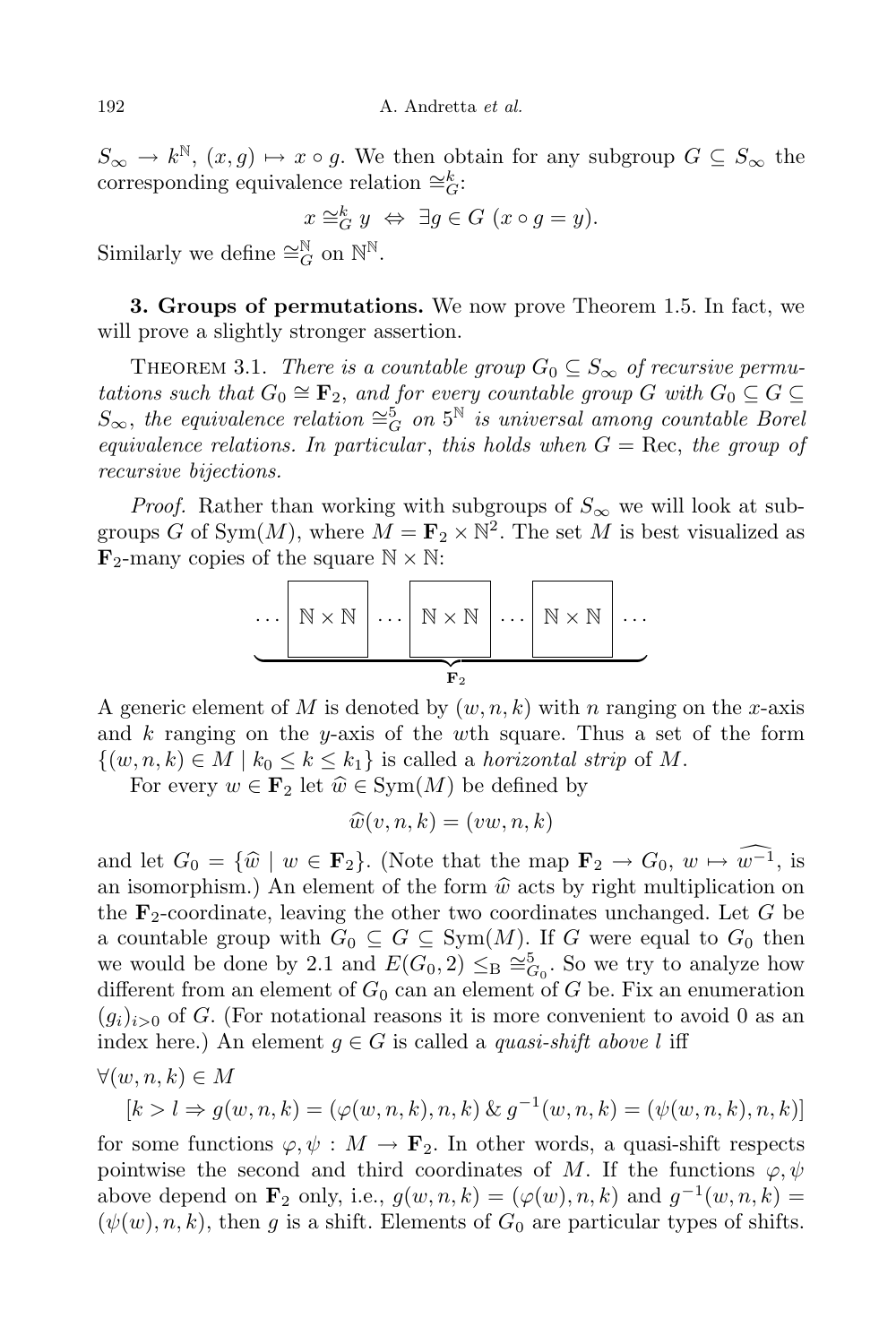An increasing sequence  $(l_i)_{i \in \mathbb{N}}$  of integers is defined inductively.

Set  $l_0 = -1$  and suppose  $l_{i-1}$  has been defined for some  $i ≥ 1$ . We now distinguish two cases:

•  $g_i$  is not a quasi-shift above  $l_{i-1}$ , i.e., there is a  $w_0 \in \mathbf{F}_2$  and there are  $(n_0, k_0) \in \mathbb{N}^2$  such that  $g_i(w_0, n_0, k_0) = (w'_0, n'_0, k'_0)$  and  $(n_0, k_0) \neq (n'_0, k'_0)$ , with  $k_0 > l_{i-1}$  or  $k'_0 > l_{i-1}$ . Then we have the following possibilities:

- (i)  $g_i(w_0, n_0, k_0) = (w'_0, n'_0, k'_0)$  for some  $(w_0, n_0, k_0), (w'_0, n'_0, k'_0) \in M$ with  $k_0 > l_{i-1}$  and  $k_0 > k'_0$ ;
- (ii)  $g_i^{-1}(w_0, n_0, k_0) = (w'_0, n'_0, k'_0)$  for some  $(w_0, n_0, k_0), (w'_0, n'_0, k'_0) \in M$ with  $k_0 > l_{i-1}$  and  $k_0 > k'_0$ , and (i) fails;
- (iii)  $g_i(w_0, n_0, k_0) = (w'_0, n'_0, k_0)$  for some  $(w_0, n_0, k_0), (w'_0, n'_0, k_0) \in M$ with  $k_0 > l_{i-1}$  and  $n_0 \neq n'_0$ , and both (i) and (ii) fail.

Then set  $l_i = k_0$ , for the least possible  $k_0$  as above.

• Otherwise, that is:  $g_i$  is a quasi-shift above  $l_{i-1}$ . Then set  $l_i = l_{i-1} + 1$ .

Suppose  $g_i$  is a quasi-shift above  $l_{i-1}$ . Then  $g_i$  shuffles the  $l_i$ <sup>th</sup> rows among the various squares, and, in particular,  $\forall n \in \mathbb{N} \exists w \in \mathbf{F}_2$  ( $g_i(1_{\mathbf{F}_2}, n, l_i)$ )  $=(w, n, l_i)).$ 

We say that  $g_i$  is *good* if there is an increasing sequence  $(n_m)_m$  of natural numbers and a fixed  $w_{\infty} \in \mathbf{F}_2$  such that

$$
\forall m \in \mathbb{N} \ (g_i(1_{\mathbf{F}_2}, n_m, l_i) = (w_{\infty}, n_m, l_i)).
$$

If *g<sup>i</sup>* is not good then it is called *bad.* In this case we can find an increasing sequence  $(n_m)_m$  of natural numbers and a sequence  $(w_m)_m$  of distinct elements in **F**<sup>2</sup> such that

$$
\forall m \in \mathbb{N} \ (g_i(1_{\mathbf{F}_2}, n_m, l_i) = (w_m, n_m, l_i)).
$$

Let also  $z_{m+1} = w_{m+1}w_m^{-1}$  and define  $\mu: 2^{\mathbf{F}_2} \to \{1, 2, ..., \infty\}$  by

$$
\mu(x) = \begin{cases} \text{the least } m \ge 1 \text{ such that } z_m \ldotp x \ne x, \\ \infty \quad \text{if } \forall m \ge 1 \ (z_m \ldotp x = x). \end{cases}
$$

We record a few simple facts about  $\mu$  whose proof is left to the reader.

CLAIM 3.2. *∀j*  $\lt \mu(w_0.x)$  ( $w_j.x = w_0.x$ ), and if  $\mu(w_0.x) \lt \infty$  then  $\mu(w_{\mu(w_0,x)}.x) \leq \mu(w_0.x).$ 

Obviously all of the above  $(n_m, s, w_m, s, z_m, s, \mu)$  depend on *i* so we should really write  $n_m^{(i)}$ ,  $w_m^{(i)}$ , etc.

We shall define a Borel map  $2^{\mathbf{F}_2} \to 5^M$ ,  $x \mapsto x^*$ , witnessing the reduction  $E(\mathbf{F}_2, 2) \leq_B \cong_G^5$ . The map  $x^* : M \to 5$  assigns to each element of *M* a *colour*, i.e., an integer between 0 and 4. The colouring of  $x^*$  will encode  $x$ in a sufficiently "rigid" way so that for all  $x, y \in 2^{\mathbf{F}_2}$ ,

1. 
$$
\forall w \in \mathbf{F}_2 \ (w.x = y \Rightarrow x^* \circ \widehat{w} = y^*), \text{ hence } x E(\mathbf{F}_2, 2) y \Rightarrow x^* \cong_G^5 y^*,
$$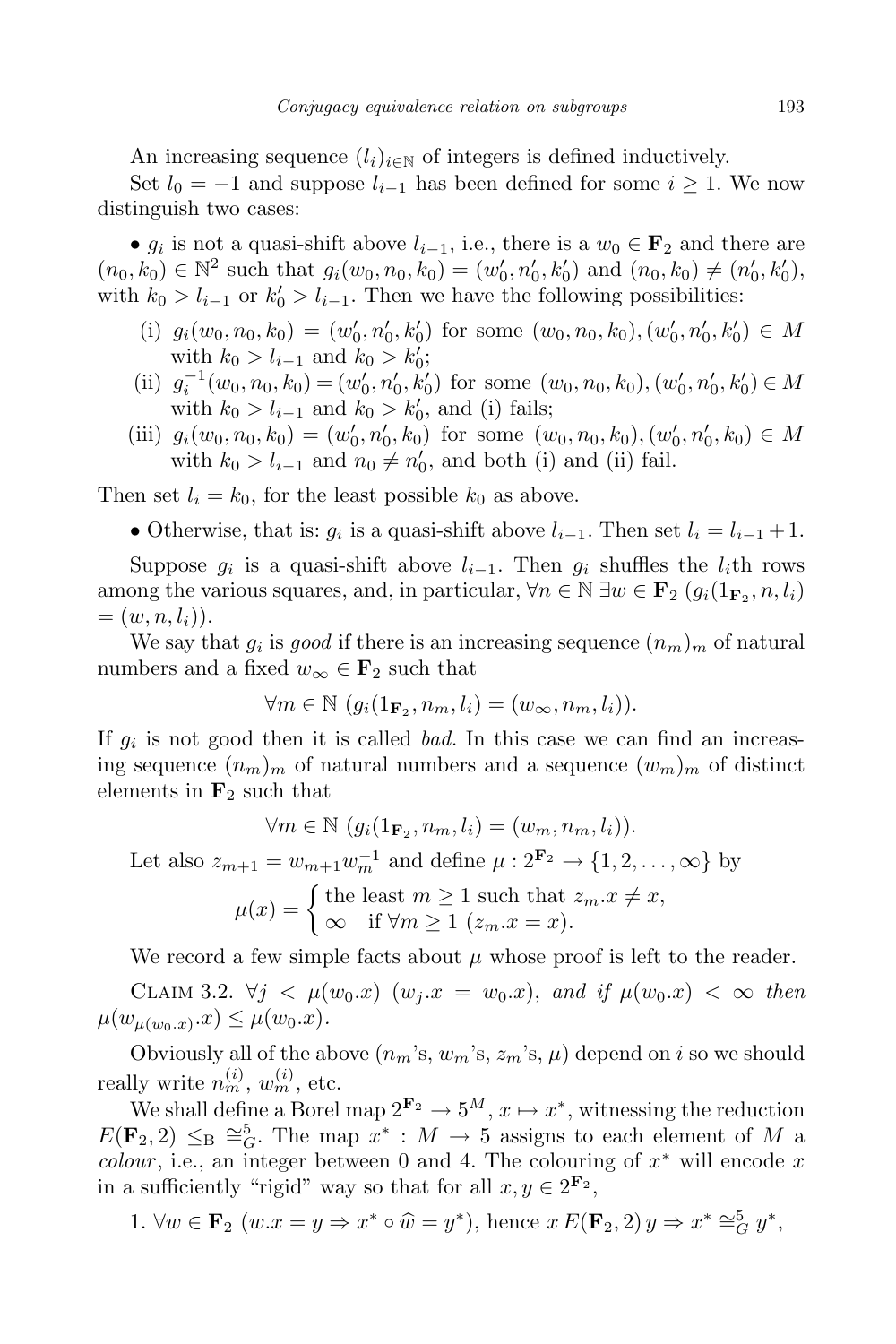2.  $\forall g \in G \exists w \in \mathbf{F}_2 \ (x^* \circ g = y^* \Rightarrow w.x = y)$ , and hence  $x^* \cong_G^5 y^* \Rightarrow$  $x E(\mathbf{F}_2, 2) y$ .

The function  $x^*$  :  $M \to 5$  will be defined on the horizontal strips

*{*(*w, n, k*) *∈ M | li−*<sup>1</sup> *< k ≤ li}*

by induction on  $i \geq 1$  in such a way that if  $g_i$  is not a quasi-shift then the value of *x ∗* is independent of *x*, i.e.,

*g<sup>i</sup>* not a quasi-shift

$$
\Rightarrow \forall x, y \in 2^{\mathbf{F}_2} \forall (w, n, k) \ (l_{i-1} < k \leq l_i \Rightarrow x^*(w, n, k) = y^*(w, n, k)).
$$

The horizontal strip  $\{(w, n, k) \in M \mid l_{i-1} < k \leq l_i\}$  is used to "kill" the  $g_i$ 's which are not quasi-shifts, i.e., it is used to make sure that  $\forall x, y \in$  $2^{\mathbf{F}_2}$   $(x^* \circ g_i \neq y^*$ ). If instead  $g_i$  is a quasi-shift, then  $l_{i-1} + 1 = l_i$  and the set  $\{(w, n, l_i) \mid n \in \mathbb{N}\}\$ is used either to kill  $g_i$  or else to encode  $w.x$ . Also, the map  $x \mapsto \{(w, n, k) \mid x^*(w, n, k) = 4\}$  will be constant, that is, whether or not  $x^*(w, n, k) = 4$  will not depend on  $x$  but on  $(w, n, k)$  only.

Now the details. We will consider two cases depending on whether or not  $g_i$  is a quasi-shift.

# $g_i$  is a quasi-shift above  $l_{i-1}$ .

Then  $l_{i-1} + 1 = l_i$  and we only have to define  $x^*(w, n, l_i)$  for  $w \in \mathbf{F}_2$ and  $n \in \mathbb{N}$ . Let  $(n_m)_m$  be as in the definition of good/bad quasi-shift. Fix an enumeration without repetitions  $(u_m)_m$  of  $\mathbf{F}_2$ .

(0) For  $n \notin \{n_m \mid m \in \mathbb{N}\}$  set  $x^*(w, n, l_i) = 0$ .

(1) If  $g_i$  is good then set for every  $w \in \mathbf{F}_2$  and  $m \in \mathbb{N}$ 

$$
x^*(w, n_m, l_i) = (w.x)(u_m) \in \{0, 1\}.
$$

In other words, we are encoding  $w.x$  on the sequence  $(n_m)_m$  in the wth square. Therefore for all  $(w, m) \in \mathbf{F}_2 \times \mathbb{N}$ ,

$$
x^*(w, n_m, l_i) = (w.x)(u_m) = (w.x)^*(1_{\mathbf{F}_2}, n_m, l_i)
$$

and thus  $\forall w \in \mathbf{F}_2 \ \forall n \in \mathbb{N} \ (x^*(w, n, l_i) = (w.x)^*(1_{\mathbf{F}_2}, n, l_i))$  by (0).

(2) If  $g_i$  is bad and  $\mu(w.x) = \infty$  then set, for every  $m \in \mathbb{N}$ ,

$$
x^*(w, n_0, l_i) = 0
$$
,  $x^*(w, n_1, l_i) = 3$ ,  $x^*(w, n_{m+2}, l_i) = (w.x)(u_m)$ .

Also in this case  $w.x$  is encoded on  $(n_m)_m$  in the wth square, but a "flag" 03 is attached at the very beginning. Again it is easy to check that *∀w ∈* **F**<sub>2</sub>  $\forall n \in \mathbb{N}$  ( $x^*(w, n, l_i) = (w.x)^*(1_{\mathbf{F}_2}, n, l_i)).$ 

So we may assume  $g_i$  is bad and  $0 < \mu(w.x) < \infty$ . We will need the following result which is an immediate consequence of Proposition 4.6 of [7].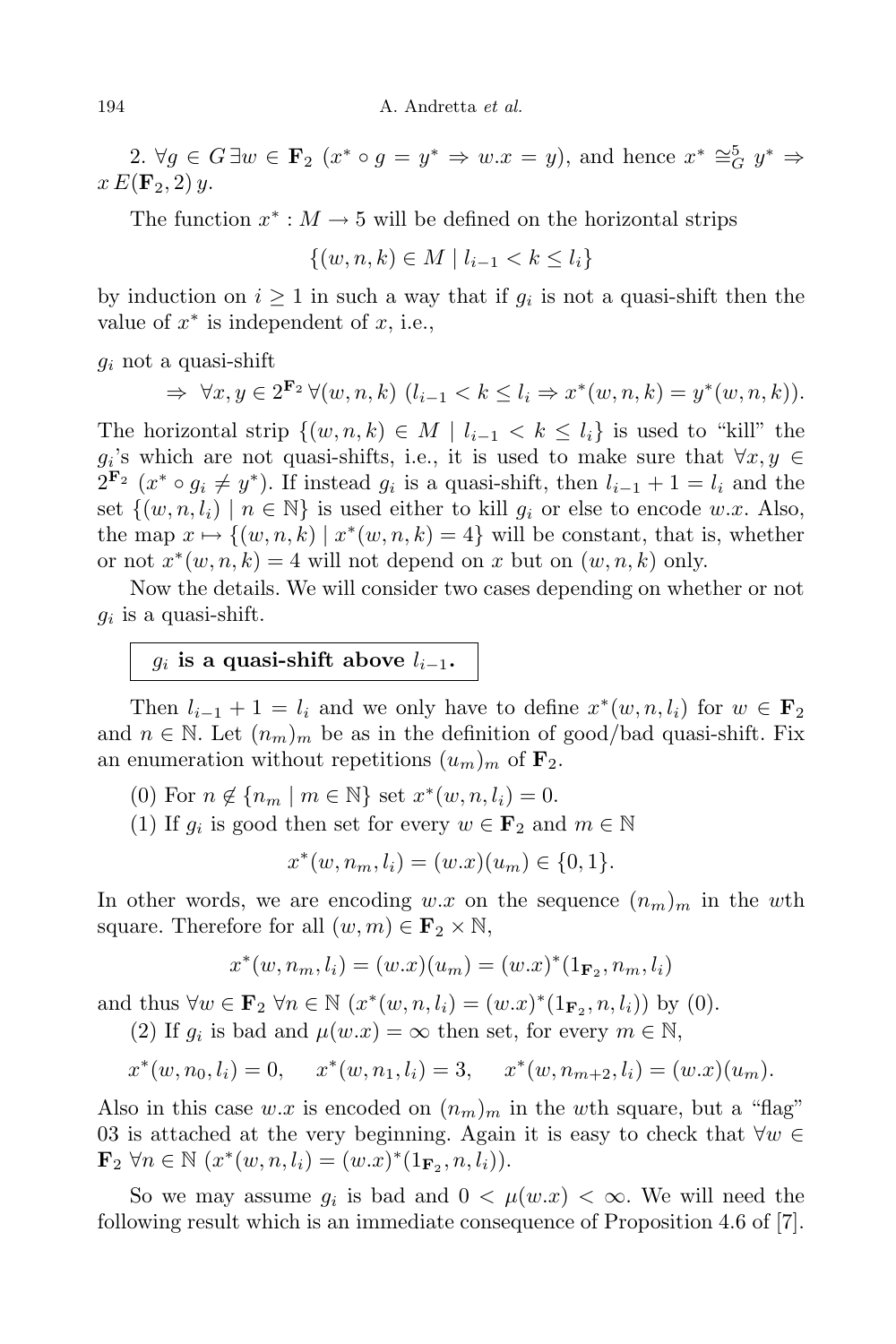LEMMA 3.3. Let  $T: X \to X$  be a Borel transformation on a standard *Borel space X. There are pairwise disjoint Borel sets*  $X^{(0)}$ ,  $X^{(1)}$ ,  $X^{(2)}$  *such* that  $X^{(0)} \cup X^{(1)} \cup X^{(2)} = X$  and such that for all  $x \in X$  and  $j \in \{0,1,2\},\$ 

$$
(x \neq T(x) \& x \in X^{(j)}) \Rightarrow T(x) \notin X^{(j)}.
$$

*That is to say*: *if x is not a fixed point of T then x and*  $T(x)$  *belong to* different pieces of the partition  $\{X^{(0)}, X^{(1)}, X^{(2)}\}$ .

For every  $m \in \mathbb{N}$  the map  $T_m : 2^{\mathbf{F}_2} \to 2^{\mathbf{F}_2}$ ,  $x \mapsto z_m \cdot x$ , is a Borel transformation, where  $(z_m)_m$  is as in the definition of bad quasi-shift. Let  $X_m^{(0)}$ ,  $X_m^{(1)}$ , and  $X_m^{(2)}$  be as in the lemma, with  $T = T_m$ . Then set

 $J_m(x) =$  the unique  $j \in \{0, 1, 2\}$  such that  $x \in X_m^{(j)}$ .

(Note that the definition of  $J_m$  depends on  $z_m$  and hence on the index *i*.)

(3) If  $g_i$  is bad and  $0 < \mu(w.x) < \infty$  then

$$
x^*(w, n_m, l_i) = \begin{cases} 3 & \text{if } m < \mu(w.x) - 1, \\ J_{\mu(w.x)}(w.x) & \text{if } m = \mu(w.x) - 1 \text{ or } m = \mu(w.x), \\ 3 & \text{if } m > \mu(w.x). \end{cases}
$$

In this case  $x^*$  is *not* encoding  $w.x$  on  $\{(w, n_m, l_i) \mid m \in \mathbb{N}\}\)$ : the particular definition of  $x^*(w, n_m, l_i)$  will be used to show that  $x^* \circ g_i \neq y^*$ , for any  $y \in 2^{\mathbf{F}_2}$ .

We now want to check that the behaviour of  $x^*$  on the set  $\{(1_{\mathbf{F}_2}, n_m, l_i) \mid \mathbf{F}_2\}$  $m \in \mathbb{N}$  determines whether we are in case (1), (2), or (3) above.

CLAIM 3.4. Let  $i \geq 1$  be such that  $g_i$  is a quasi-shift above  $l_{i-1}$  and let  $x, y \in 2^{\mathbf{F}_2}$  be such that  $\forall m \ (x^*(1_{\mathbf{F}_2}, n_m, l_i) = y^*(1_{\mathbf{F}_2}, n_m, l_i)).$ 

Suppose the definition of  $x^*$  on the set  $\{(\mathbf{1}_{\mathbf{F}_2}, n_m, l_i) \mid m \in \mathbb{N}\}\$ is as in case (1), (2), or (3). Then also the definition of  $y^*$  on  $\{(1_{\mathbf{F}_2}, n_m, l_i) \mid m \in \mathbb{N}\}\$ *is as in case* (1), (2), *or* (3), *respectively.*

 $Moreover, the sequence$   $(x^*(1_{\mathbf{F}_2}, n_m, l_i))_m$  *is of the form:* 

- *an element of*  $2^{\mathbb{N}}$  *if*  $x^*$  *is defined as in* (1),
- 03 *followed by an element of*  $2^N$  *if*  $x^*$  *is defined as in* (2),

 $\bullet$   $(3,\ldots,3,n,n,3,3,\ldots)$  starting with a possibly empty sequence of 3's, *then two consecutive n*<sup>*'s*</sup> *with*  $n \in \{0, 1, 2\}$ , *at position*  $\mu(x) - 1$  *and*  $\mu(x)$ , *and then* 3 *from now on. This happens when x ∗ is defined as in* (3)*.*

*Proof.* If  $x^*$  on  $\{(1_{\mathbf{F}_2}, n_m, l_i) \mid m \in \mathbb{N}\}\)$  is defined as in (1) then  $g_i$  must be good, hence also  $y^*$  is defined as in  $(1)$ .

For the other cases notice that if  $x^*(1_{{\bf F}_2}, n_0, l_i) \in \{1, 2, 3\}$  then  $x^*$ (and hence  $y^*$ ) is defined as in (3), while if  $x^*(1_{\mathbf{F}_2}, n_0, l_i) = 0$  then either  $x^*(1_{\mathbf{F}_2}, n_1, l_i) = 0$  and we are in case (3) with  $\mu = 1$  or else  $x^*(1_{\mathbf{F}_2}, n_1, l_i) = 3$ and we are in case  $(2)$ .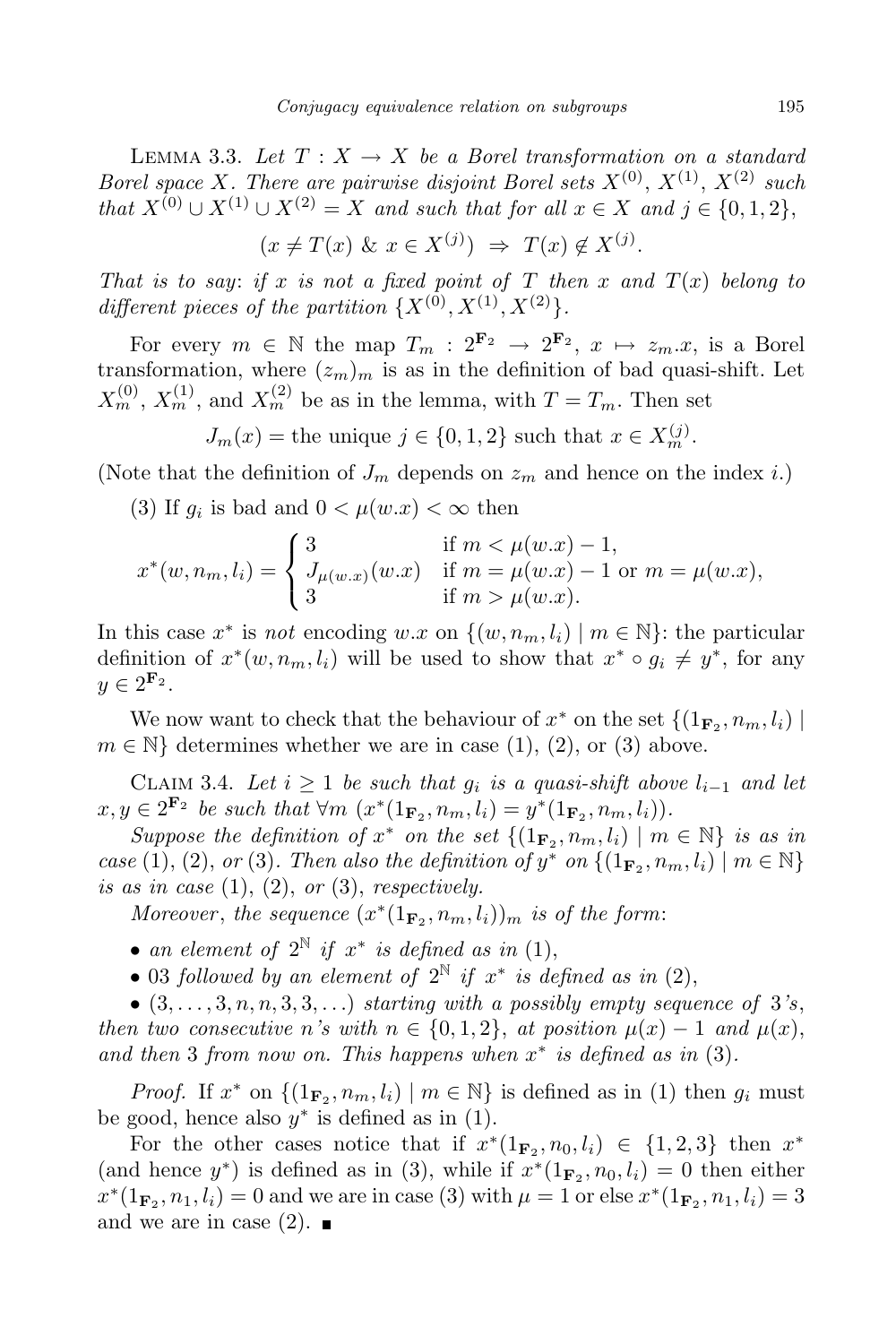Remark 3.5. The only reason for using the flag 03 before the sequence coding  $w.x$  in (2) is to be able to distinguish, assuming  $g_i$  is bad, whether  $(x^*(1_{\mathbf{F}_2}, n_m, l_i))_m$  is defined as in (2) or (3) only by looking at its first 2 elements. Had we been less stingy with the number of colours and used, say, 5 and 6 instead of 0 and 1 in (2) then we could have avoided using the flag 03.

We now consider the other case, namely

## $g_i$  is not a quasi-shift above  $l_{i-1}$ .

Let  $w_0$ ,  $n_0$ ,  $k_0$ ,  $w'_0$ ,  $n'_0$ ,  $k'_0$  be as in cases (i)–(iii). We must define  $x^*(w, n, k)$  for all  $w \in \mathbf{F}_2$ ,  $n \in \mathbb{N}$  and  $l_{i-1} < k \leq l_i$ .

Suppose case (i) holds.

If  $k'_0 \leq l_{i-1}$  then set

$$
x^*(w, n, k) = \begin{cases} 0 & \text{if } x^*(w'_0, n'_0, k'_0) = 4, \\ 4 & \text{if } x^*(w'_0, n'_0, k'_0) \le 3. \end{cases}
$$

(This is the only way for *x ∗* to achieve value 4.)

If  $l_{i-1} < k'_0$  then set

$$
x^*(w, n, k) = \begin{cases} 1 & \text{if } k = k'_0, \\ 0 & \text{if } k \neq k'_0. \end{cases}
$$

If case (ii) holds then proceed as in case (i). If case (iii) holds then set

$$
x^*(w, n, k) = \begin{cases} 1 & \text{if } n = n'_0, \\ 0 & \text{if } n \neq n'_0. \end{cases}
$$

This concludes the definition of *x ∗* .

We must check that  $x \mapsto x^*$  is indeed a reduction.

As the value of  $x^*(w, n, k)$  is independent of  $x$  and  $w$ , when  $l_{i-1} < k \leq l_i$ and  $g_i$  is not a quasi-shift, or else depends on  $w.x$  only (when  $g_i$  is a quasishift), it is straightforward to check that

$$
\forall v \in \mathbf{F}_2 \ \forall (w, n, k) \in M \ ((v.x)^*(w, n, k) = x^* \circ \widehat{v}(w, n, k)).
$$

We will now show that

$$
\exists i \ (y^* = x^* \circ g_i) \ \Rightarrow \ \exists v \in \mathbf{F}_2 \ (y = v.x)
$$

and hence  $x \mapsto x^*$  is a reduction. The reader may find useful to refer to Figure 1 while checking the details.

Suppose  $y^* = x^* \circ g_i$ .

CLAIM 3.6.  $g_i$  *is a quasi-shift above*  $l_{i-1}$ .

*Proof.* Deny. Let  $w_0$ ,  $n_0$ ,  $k_0$ ,  $w'_0$ ,  $n'_0$ , and  $k'_0$  be as in (i)–(iii) above. Notice that their choice as well as the decision as to which of  $(i)$ – $(iii)$  we fall into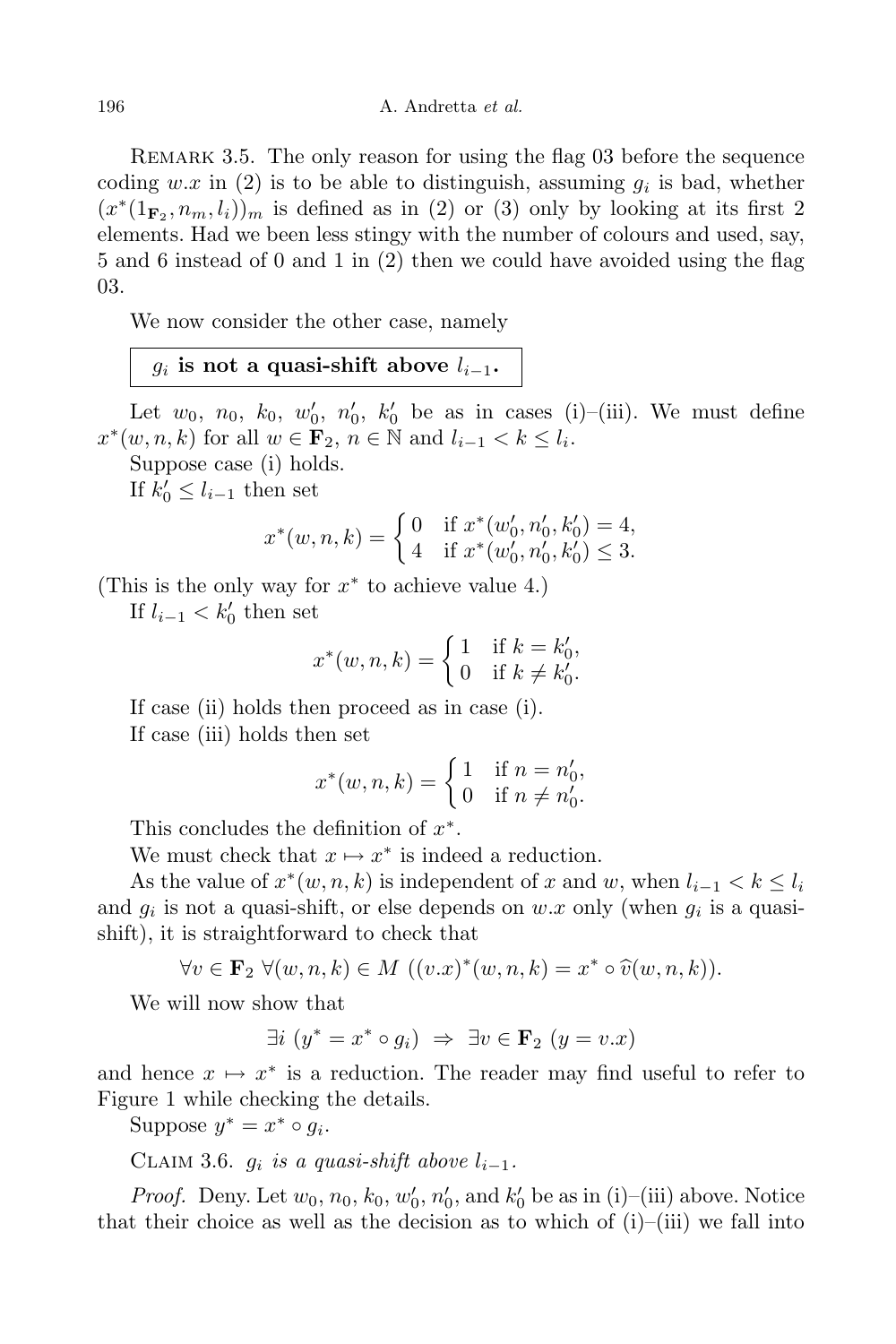

Fig. 1. Plan of the proof of Theorem 3.1

as well as the definition of  $x^*(w, n, k)$  for  $l_{i-1} < k \leq k_0$  are independent of *x*. In particular,  $x^*$  and  $y^*$  agree on  $(w_0, n_0, k_0)$ . If we are in case (i) then

$$
y^*(w_0, n_0, k_0) = x^*(w'_0, n'_0, k'_0) \neq x^*(w_0, n_0, k_0),
$$

and if we are in case (ii) then

$$
x^*(w_0, n_0, k_0) = y^*(w'_0, n'_0, k'_0) \neq y^*(w_0, n_0, k_0),
$$

in both cases reaching a contradiction. If we are in case (iii) then

$$
0 = y^*(w_0, n_0, l_i) = x^*(w'_0, n'_0, l_i) = 1,
$$

a contradiction again.

Therefore we may assume that

 $g_i$  is a quasi-shift.

Again we take cases. Suppose  $w_{\infty} \in \mathbf{F}_2$  and  $(n_m)_m \subseteq \mathbb{N}$  witness that  $g_i$ is good. Then

$$
y^*(1_{\mathbf{F}_2}, n_m, l_i) = x^* \circ g_i(1_{\mathbf{F}_2}, n_m, l_i) = x^*(w_\infty, n_m, l_i)
$$
  
=  $(w_\infty.x)^*(1_{\mathbf{F}_2}, n_m, l_i).$ 

As  $g_i$  is good, both  $(w_\infty x)^*$  and  $y^*$  are defined on  $\{(1_{\mathbf{F}_2}, n_m, l_i) \mid m \in \mathbb{N}\}\$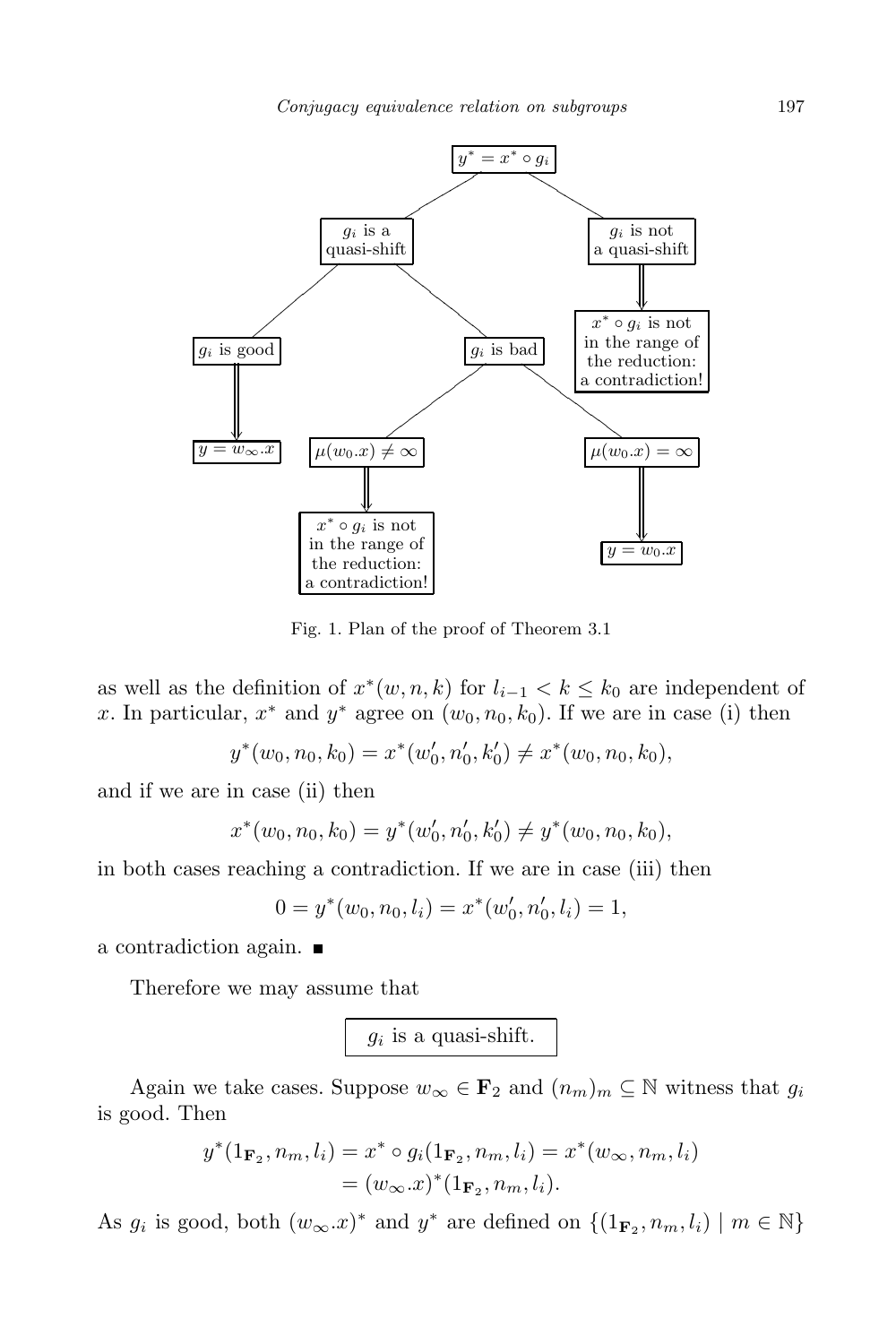as in (1), hence  $\forall m \ (y(u_m) = (w_\infty.x)(u_m))$ . Therefore

 $g_i$  is good  $\Rightarrow$   $y = w_\infty \cdot x$ .

So we may assume that  $g_i$  is bad and let  $(w_m)_m \subseteq \mathbf{F}_2$  and  $(n_m)_m \subseteq \mathbb{N}$ witness this so that

$$
\forall m \in \mathbb{N} \ (y^*(1_{\mathbf{F}_2}, n_m, l_i) = x^* \circ g_i(1_{\mathbf{F}_2}, n_m, l_i) = x^*(w_m, n_m, l_i)).
$$

Suppose first  $\mu(w_0.x) = \infty$ . Then by Claim 3.2,  $\forall m ((w_m.x)^* = (w_0.x)^*)$ hence

$$
x^*(w_m, n_m, l_i) = (w_m.x)^*(1_{\mathbf{F}_2}, n_m, l_i) = (w_0.x)^*(1_{\mathbf{F}_2}, n_m, l_i).
$$

Since  $(w_0.x)^*$  is defined on  $\{(1_{\mathbf{F}_2}, n_m, l_i) \mid m \in \mathbb{N}\}\)$  as in (2) we see that  $y^*$  is defined on  $\{(1_{\mathbf{F}_2}, n_m, l_i) \mid m \in \mathbb{N}\}\$ as in (2) and hence  $\forall m \ (y(u_m) =$  $w_0.x(u_m)$ ). Therefore

$$
\mu(w_0.x) = \infty \implies y = w_0.x.
$$

Suppose now  $1 \leq \mu(w_0.x) = m < \infty$ . Then by Claim 3.2,

 $\forall j < m \ (\mu(w_i.x) = m \& J_m(w_i.x) = J_m(w_0.x))$  and  $\mu(w_m.x) \leq m$ .

By (3), the first m elements of the sequence  $(x^* \circ g_i(1_{\mathbf{F}_2}, n_j, l_i))_j$  are  $(3, \ldots, 3,$  $J_m(w_0.x)$ . If  $m > 1$  (so that the sequence starts with 3) or if  $J_m(w_0.x) \neq 0$ then by Claim 3.4 the next element must be

$$
x^*(w_m, n_m, l_i) = J_m(w_0.x) \in \{0, 1, 2\}.
$$

If  $m = 1$  and  $J_m(w_0.x) = 0$  then the sequence starts with 0, hence the next element can only be 0 or 3, i.e.,

$$
x^*(w_m, n_m, l_i) \in \{0, 3\}.
$$

In order to compute this value and eventually reach a contradiction we must consider two cases.

Suppose  $\mu(w_m.x) = m$ . Since  $w_0.x = w_{m-1}.x$  and  $z_m.w_0.x = w_m.x$  are distinct, they belong to different  $X_m^{(j)}$ 's and therefore, by (3),

$$
x^*(w_m, n_m, l_i) = J_m(w_m.x) \notin \{J_m(w_0.x), 3\},\
$$

a contradiction.

Suppose  $0 < \mu(w_m.x) < m$ . Then  $m > 1$  and by (3) again,

$$
x^*(w_m, n_m, l_i) = 3 \neq J_m(w_0.x),
$$

a contradiction.

Therefore we have shown that

 $1 \leq \mu(w_0.x) < \infty \Rightarrow x^* \circ g_i$  is not in the range of the reduction.

This concludes the proof.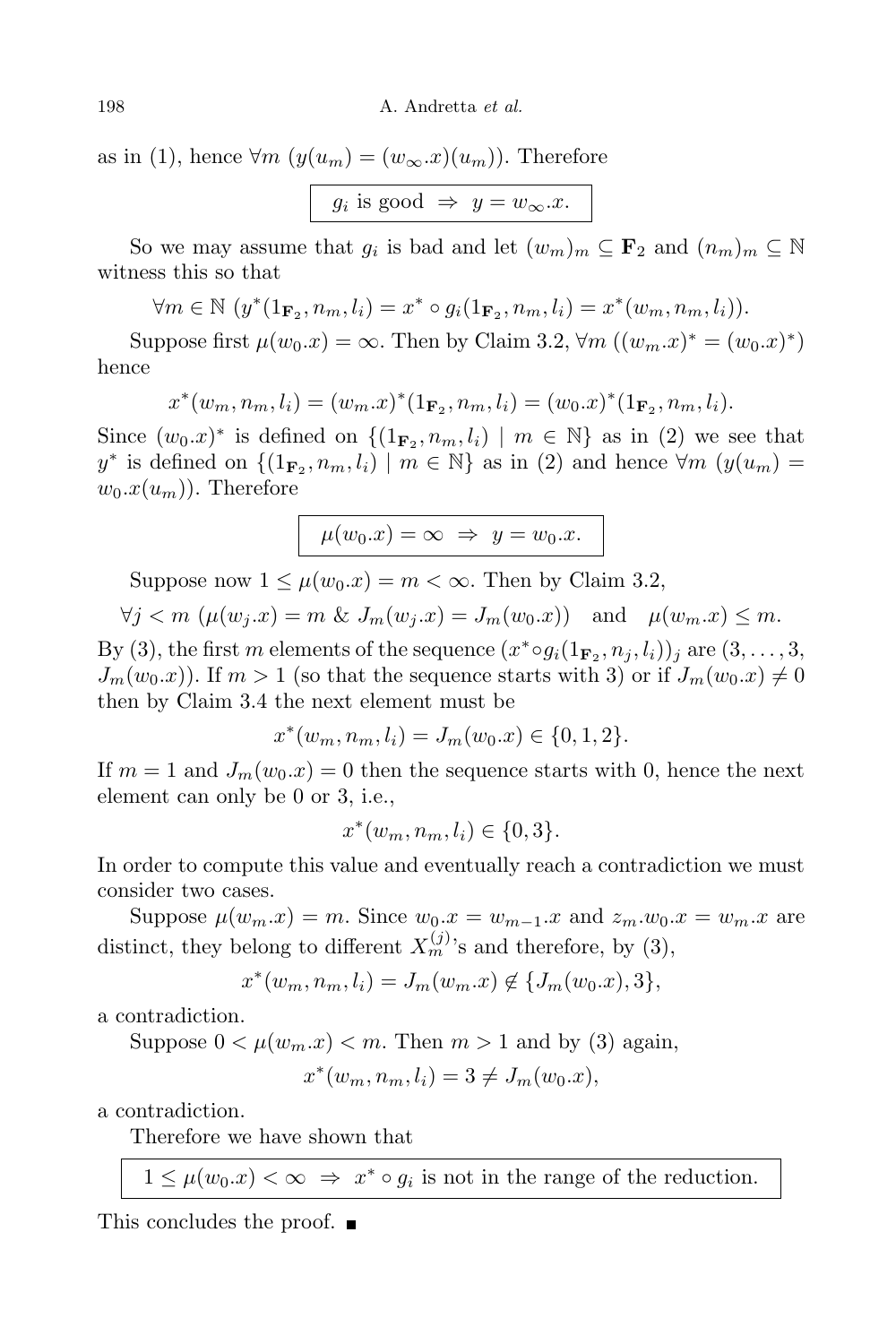Notice that for  $k \geq 5$  or  $k = \mathbb{N}$  and G as in the theorem, the inclusion map  $5^{\mathbb{N}}$   $\hookrightarrow$  *k*<sup> $\mathbb{N}$ </sup> witnesses  $\cong$ <sup>*k*</sup><sub>*G*</sub> is universal. Focusing on Rec, the group of recursive permutations, one can show that

$$
\cong_{\text{Rec}}^{\mathbb{N}} \left[ \{ x \in \mathbb{N}^{\mathbb{N}} \mid x : \mathbb{N} \to \mathbb{N} \text{ is onto} \right\}
$$

is universal. To see this assign to each non-empty subset  $S \subseteq 5 = \{0, \ldots, 4\}$ an integer  $\varrho(S) > 0$ , and consider the map  $5^{\mathbb{N}} \to \{x \in \mathbb{N}^{\mathbb{N}} \mid x : \mathbb{N} \to \mathbb{N}$ is onto},  $x \mapsto x^*$ , defined as follows: on the even integers we copy  $x$ , i.e.  $\forall n \ (x^*(2n) = x(n))$ , and on the odd integers we start with  $\varrho(\text{range}(x))$ consecutive 5's followed by the increasing enumeration of  $\mathbb{N}\setminus\text{range}(x)\cup\{5\}$ . It is easy to check that  $x^*$  is indeed onto and that  $x \mapsto x^*$  is Borel. If  $x \circ f = y$ for some recursive f then letting  $g(2n + 1) = 2n + 1$  and  $g(2n) = 2f(n)$  we find that  $x^* \circ g = y^*$ . Suppose instead  $x^* \circ f = y^*$  for some recursive bijection *f*. Since the numbers of 5's in  $x^*$  and in  $x^* \circ f = y^*$  are the same, range $(x)$  = range $(y)$  and hence f restricted to the even numbers must be a bijection. Letting  $h(n) = \frac{1}{2}$  $\frac{1}{2}f(2n)$  we see that  $x \circ h = y$ . Therefore  $x \mapsto x^*$  is a reduction of  $\cong_{\text{Rec}}^5$  to  $\cong_{\text{Rec}}^{\mathbb{N}}$   $\{x \in \mathbb{N}^{\mathbb{N}} \mid x : \mathbb{N} \to \mathbb{N} \text{ is onto}\}.$ 

By extracting the salient features of Rec used above we get

COROLLARY 3.7. Let  $G_0 \subseteq G \subseteq S_\infty$  be as in the theorem. Suppose G *has the following closure property*:

• *if*  $f \in G$  *then*  $g \in G$  *where*  $g(2n+1) = 2n+1$  *and*  $g(2n) = 2f(n)$ ,

 $\bullet$  *if*  $f \in G$  *and*  $f$  *is a bijection when restricted to the set of even numbers*  $(i.e., \forall n \ \exists m \ (f(2m) = 2n) \ and \ \forall n \ \exists m \ (f(2n) = 2m) \ then \ h \in G \ where$  $h(n) = \frac{1}{2}$  $\frac{1}{2}f(2n)$ .

 $Then \cong_G^{\mathbb{N}} \{x \in \mathbb{N}^{\mathbb{N}} \mid x : \mathbb{N} \to \mathbb{N} \text{ is onto } \} \text{ is universal.}$ 

Let  $\mathcal L$  be a language consisting of one binary relation symbol and let  $X_{\mathcal{L}} = 2^{\mathbb{N}^2}$  be the space of all *L*-structures with universe N. Let Eq(*k*)  $\subseteq X_{\mathcal{L}}$ be the set of all structures which are models for equivalence relations whose equivalence classes are of size at most k, that is,  $x \in \text{Eq}(k)$  iff the relation *E<sup>x</sup>* on N defined by

$$
nE^x m \Leftrightarrow x(n,m) = 1
$$

is an equivalence relation on N and  $\forall n \in \mathbb{N}$  ( $\vert [n]_{E^x} \vert \leq k$ ). For  $x, y \in X_{\mathcal{L}}$  set *x*  $\cong$   $\frac{L}{G}$  *y* just in case the models  $\langle \mathbb{N}, E^x \rangle$  and  $\langle \mathbb{N}, E^y \rangle$  are isomorphic via a bijection in *G*.

For  $G \subseteq S_\infty$  let  $\sim_G$  denote the conjugation relation on  $S_\infty$  via elements in *G*

$$
x \sim_G y \iff \exists g \in G \ (g^{-1} \circ x \circ g = y).
$$

Let also  $\sim_G^k = \sim_G \left[ \{ x \in S_\infty \mid x \text{ is a product of cycles of length } \leq k \right\}.$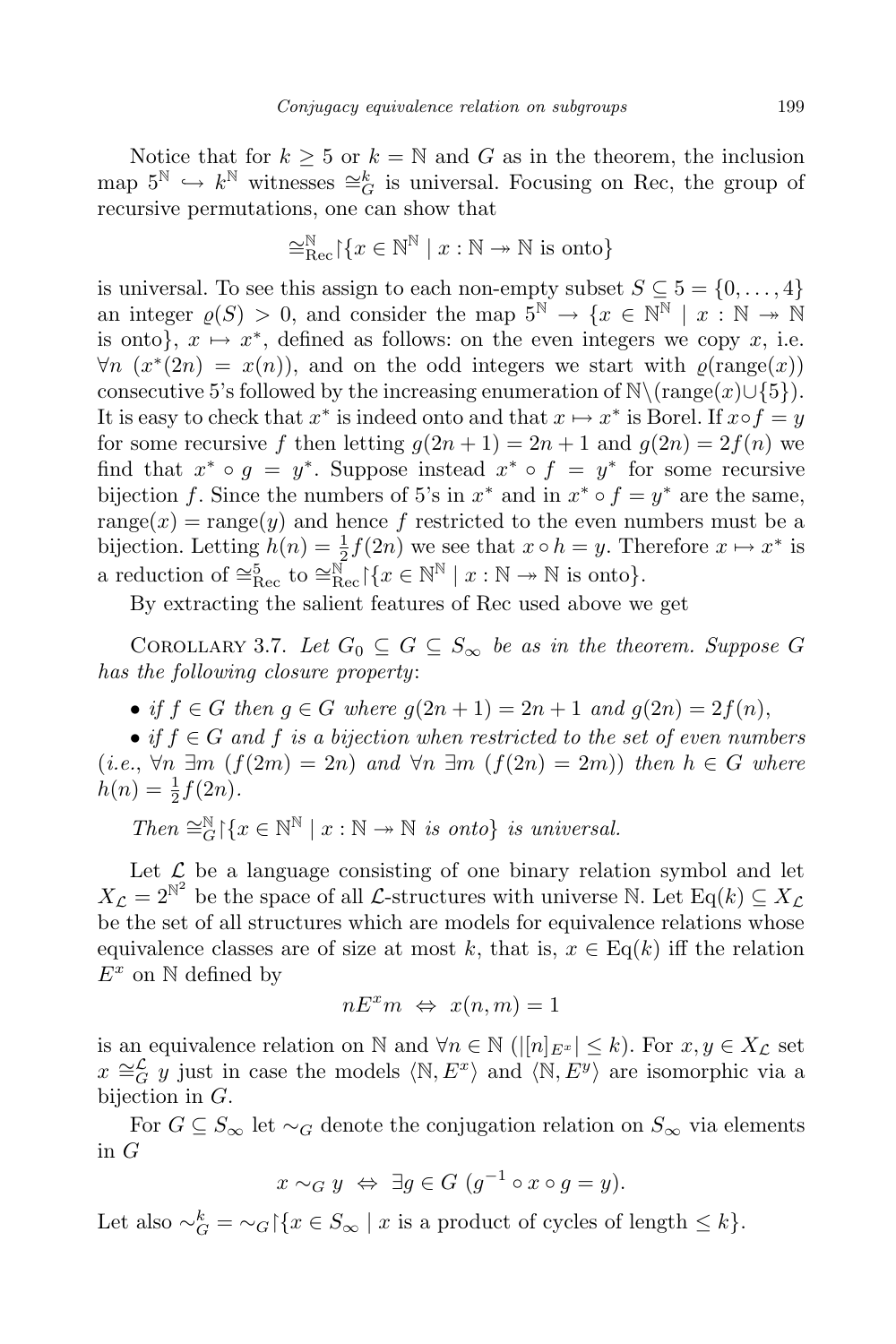A group  $G \subseteq S_{\infty}$  is *closed under pairing* if there is a pairing function, i.e., a bijection  $j : \mathbb{N}^2 \to \mathbb{N}$  with inverses  $(j(n, m))_0 = n$  and  $(j(n, m))_1 = m$ such that:

For every  $g \in G$  the bijection  $h \in S_\infty$  defined by

$$
h(j(n,m)) = j(g(n),m)
$$

is in *G*, and if

$$
f(n) = (g(j(n,0)))_0
$$

is a bijection, then *f* is also in *G*. For example, Rec is closed under pairing.

PROPOSITION 3.8. Let  $G \subseteq S_\infty$  be a countable group closed under pair*ing. Then*

$$
\cong_G^k \sqsubseteq_c \cong_G^{\mathcal{L}} \upharpoonright \text{Eq}(k+1),
$$

*that is to say*: *the equivalence relation given by the right action of G on*  $k^{\mathbb{N}}$ *is continuously embeddable into the G-isomorphism relation between equivalence relations on*  $\mathbb N$  *with equivalence classes of size*  $\leq k+1$ *.* 

 $Similarly, \cong_G^k$  *continuously embeds into conjugacy on*  $S_\infty$  *via elements of G* restricted to products of cycles of size  $\leq k+1$ :

$$
\cong_G^k \sqsubseteq_c \sim_G^{k+1}.
$$

*In particular, for all*  $G_0 \subseteq G \subseteq S_\infty$  *as in the theorem,*  $\cong_G^{\mathcal{L}} E_q(6)$  *and ∼*6 *<sup>G</sup> are both universal.*

*Proof.* Let  $\vartheta : k^{\mathbb{N}} \to \text{Eq}(k+1)$  be defined by

$$
j(n,m) E^{\vartheta(x)} j(n',m') \iff n = n' \& (m = m' \lor m, m' \leq x(n) + 1)
$$

where  $j$  is the pairing function for  $G$ . (It is most convenient to visualize  $E^{\vartheta(x)}$  as the equivalence relation on  $\mathbb{N}^2$  obtained by connecting on each vertical line  $\{(n, m) | m \in \mathbb{N}\}\$ all the points  $\leq x(n) + 1$ .) It is immediate to check that  $\vartheta(x) \in \text{Eq}(k+1)$  and that  $\vartheta$  is continuous and injective.

Suppose first  $x, y \in k^{\mathbb{N}}$  and  $x \circ g = y$  for some  $g \in G$ . Let  $h \in G$  be defined by  $h(j(n, m)) = j(q(n), m)$ . Then

$$
h(j(n,m)) E^{\vartheta(x)} h(j(n',m')) \Leftrightarrow j(g(n),m) E^{\vartheta(x)} j(g(n'),m')
$$
  

$$
\Leftrightarrow j(n,m) E^{\vartheta(y)} j(n',m'),
$$

that is,  $\vartheta(y) \cong_G^L \vartheta(x)$  via *h*.

Conversely, suppose  $\vartheta(y) \cong_G^L \vartheta(x)$  via some  $g \in G$ . Let  $f \in G$  be defined by  $f(n) = (g(j(n, 0)))_0$ . We must show that  $x \circ f = y$ . Fix  $n \in \mathbb{N}$ . Since  $[j(n,0)]_{E^{\vartheta(y)}}$  has  $y(n) + 1$  elements and g is an isomorphism between  $E^{\vartheta(y)}$ and  $E^{\vartheta(x)}$ , we see that  $[g(j(n,0))]_{E^{\vartheta(x)}}$  also has  $y(n) + 1$  elements. In particular,  $[g(j(n,0))]_{E^{\vartheta}(x)}$  is not a singleton. But  $g(j(n,0)) = j(f(n),l)$  for some l, so  $[j(f(n), l)]_{E^{\vartheta}(x)} = [j(f(n), 0)]_{E^{\vartheta}(x)}$  has  $x(f(n)) + 1$  elements. Therefore  $y(n) = x(f(n))$ , which is what we had to prove.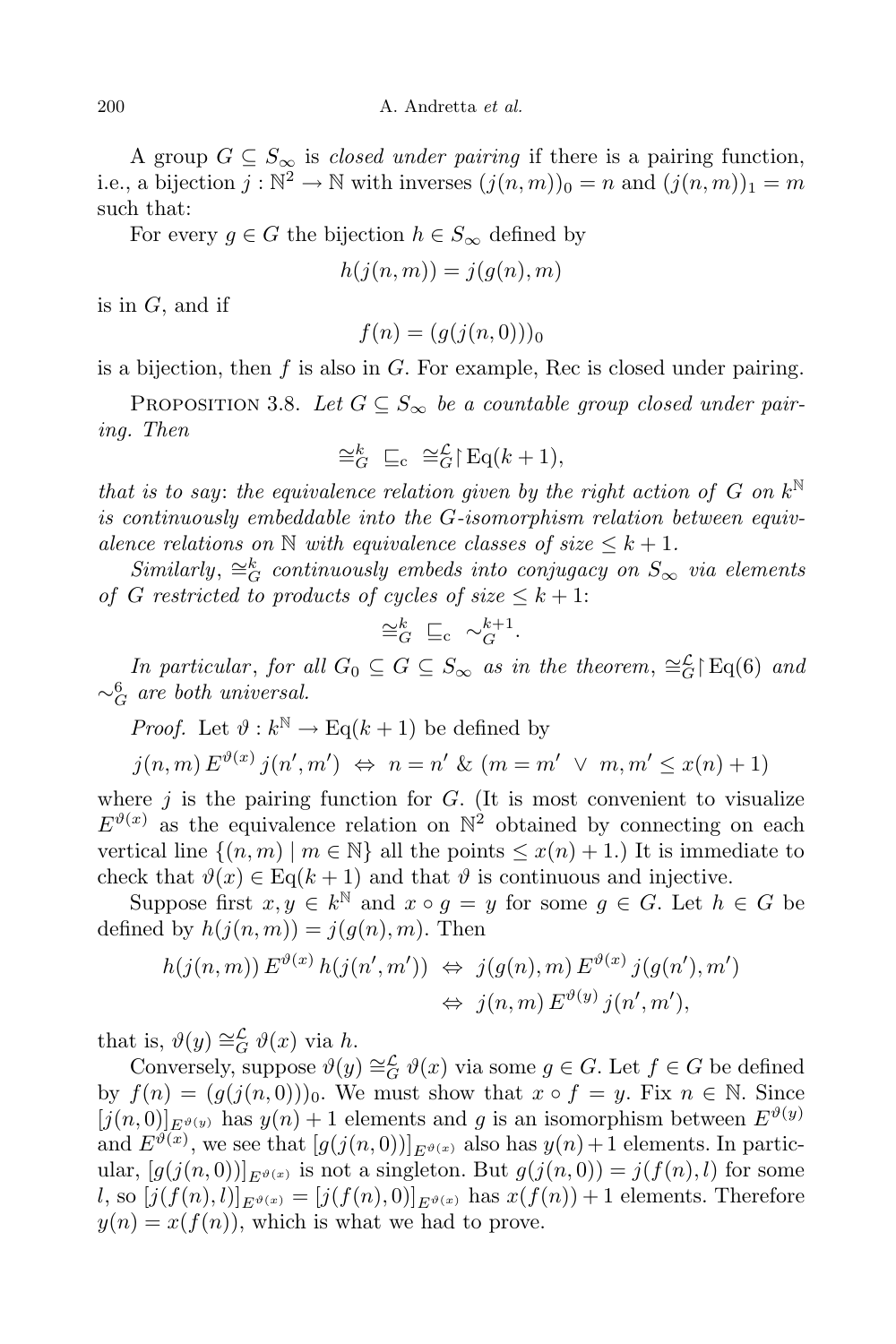For  $\sim_G^{k+1}$  we use essentially the same reduction: for  $x \in k^{\mathbb{N}}$  let  $\varphi(x) \in S_\infty$ be defined by  $\varphi(x) = \prod_n c_n(x)$  where  $c_n(x)$  is the cycle

$$
j(n,0) \longrightarrow j(n,1) \longrightarrow \cdots \longrightarrow j(n,x(n)+1) .
$$

It is immediate to check that  $x \cong_G^k y \Leftrightarrow \varphi(x) \sim_G^{k+1} \varphi(y)$ .

Even if the theorem holds for  $k = 2$  (as we conjecture) the proposition above does not yield any information about the universality of  $\cong_G^L$  [Eq(2). We can still though relate this equivalence relation to *∼G*.

For  $x \in \text{Eq}(2)$  let  $x^* \in S_\infty$  be defined by

$$
x^*(n) = \begin{cases} m & \text{if } [n]_{E^x} = \{n, m\} \text{ and } n \neq m, \\ n & \text{if } [n]_{E^x} = \{n\}. \end{cases}
$$

Then  $x^* \in I := \{f \in S_\infty \mid f \circ f = \text{id}\},\$  the set of all involutions, and the map Eq(2)  $\rightarrow$  *I*,  $x \mapsto x^*$ , is clearly a Borel bijection. Moreover, if  $G \subseteq S_{\infty}$ is a subgroup,  $g \in G$ , and  $x, y \in Eq(2)$  then  $g : \langle \mathbb{N}, E^x \rangle \to \langle \mathbb{N}, E^y \rangle$  is an isomorphism iff  $g \circ x^* \circ g^{-1} = y^*$ . Therefore we have proved

PROPOSITION 3.9. Let  $G \subseteq S_\infty$  be a subgroup. The logic action of G on  $Eq(2)$  *is isomorphic to the conjugacy of G on elements of I. In particular,* 

$$
\cong_G^L \upharpoonright \text{Eq}(2) \cong_B \sim_G \upharpoonright I.
$$

**4. Conjugacy of subgroups.** We will now prove Theorem 1.3. The proof will use a combination of the techniques used in proving 3.1 together with a few facts about free groups.

Let **F**(*X*) be the free group on the set  $X \neq \emptyset$ , let  $x \in X$  and let  $w \in Y$  $\mathbf{F}(X)$ . Let  $x_1^{k_1} \ldots x_n^{k_n}$  be the unique reduced word for *w*. Then we say that *w starts* with  $x_1$  and *ends* with  $x_n$ . Whenever we write "*vw* is a reduced word" we mean that both *v* and *w* are already written as reduced words, and for no  $x \in X$ , *v* ends with *x* and *w* starts with *x*. We say that  $x^k$  *occurs in w* ( $k \in \mathbb{Z} \setminus \{0\}$ ) if  $w = v_0 x^k v_1$  and  $v_0 x^k v_1$  is a reduced word, i.e.,  $v_0$  and  $v_1$  are reduced and neither  $v_0$  ends with *x* nor  $v_1$  begins with *x*. If  $x^k$  occurs in *w* then we say that *x* is a *generator* in *w*. It is easy to see that if *x* is a generator in *w*, then it is a generator in every  $w^n$ , for  $n \neq 0$ . A word *w* is *symmetric* if it can be written in reduced form as  $w = v_0 x^k v_0^{-1}$ ; otherwise it is *asymmetric*.

LEMMA 4.1. *If*  $w \in \mathbf{F}(X)$  *is asymmetric then there is a fixed bound* M *depending on w such that if*  $x^k$  *occurs in any*  $w^n$  *then*  $|k| \leq M$ , *i.e.*,

 $\exists M > 0 \ \forall x \in X \ \forall k \in \mathbb{Z} \setminus \{0\} \ \forall n \ (x^k \text{ occurs in } w^n \Rightarrow |k| \leq M).$ 

*Proof.* It is enough to show that for any  $x \in X$  which is a generator of *w* there is an  $M_x$  such that if  $x^h$  occurs in  $w^n$ , then  $|h| \leq M_x$ , so that we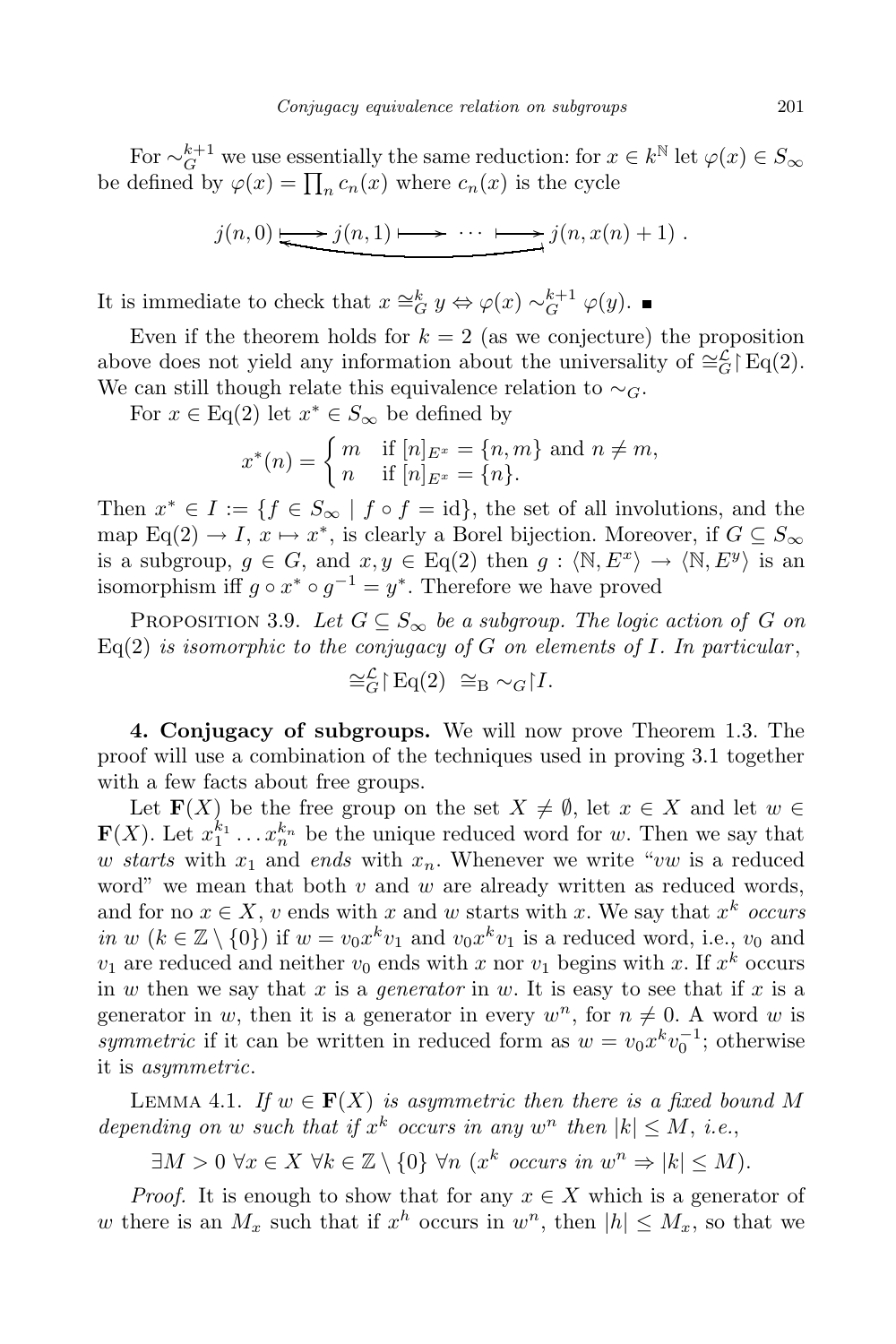can set

 $M = \sup\{M_x \mid x \text{ is a generator in } w\}.$ 

Let *x* be a generator in *w* so that  $w = v_0 x^k v_1$  is a reduced word and  $v_1 \neq v_0^{-1}$ . Then the reduced form of  $v_1v_0$  cannot start and end with x since otherwise either  $v_1$  would have to start with x or  $v_0$  would have to end with x, hence  $v_0 x^k v_1$  would not be reduced. Consider the product

$$
w^n = v_0 \boxed{x^k} v_1 \cdot v_0 \boxed{x^k} v_1 \dots v_0 \boxed{x^k} v_1.
$$

After the reduction:

• if  $v_1 \cdot v_0$  in reduced form does not start or end with *x*, then the boxed occurrences of *x k* remain unchanged, so let

 $M_x = \max(|k|, \sup\{|h| \mid x^h \text{ occurs in } v_0, \text{ or in } v_1, \text{ or in } v_1v_0\}),$ 

• if  $v_1 \cdot v_0$  in reduced form is  $ux^h$  or  $x^h u$ , then the first (respectively: the last) boxed occurrence of *x k* remains unchanged, so let

 $M_x = \max(|k|, |k+h|, \sup\{|j| \mid x^j \text{ occurs in } v_0, \text{ or in } v_1, \text{ or in } u\}).$ 

*Proof of Theorem 1.3.* Since inside every free group on two generators there is a copy of the free group on three generators, pick independent elements  $a, b, c \in G$  so that  $\langle a, b, c \rangle$  is a free group on 3 generators. Let  $\mathbf{F}_3 = \langle a, b, c \rangle$  be this particular realization of the free group on 3 generators and let  $\mathbf{F}_2 = \langle a, b \rangle \subset \mathbf{F}_3$ . We want to construct a copy of  $\mathbf{F}_\omega$ , the free group of rank  $\aleph_0$ , inside  $\mathbf{F}_3$ . We need the following lemma.

LEMMA 4.2. Let  $w_1, \ldots, w_n \in \mathbf{F}_2$  be distinct. Then  $\langle w_1 c w_1^{-1}, \ldots, w_n \rangle$  $w_n c w_n^{-1}$  *is a free group on n generators. In particular*, *if*  $(w_n)_n \subseteq F_2$ are all distinct then  $\langle w_1 c w_1^{-1}, w_2 c w_2^{-1}, \ldots \rangle$  is a free group of rank  $\aleph_0$ .

*Proof.* Choose new letters  $\sigma_1, \ldots, \sigma_n$ , and let  $\langle \sigma_1, \ldots, \sigma_n \rangle$  be the free group of rank *n* generated by them. It is enough to show that  $\ker(\varphi)$  is null, where  $\varphi : \langle \sigma_1, \ldots, \sigma_n \rangle \rightarrow \langle w_1 c w_1^{-1}, \ldots, w_n c w_n^{-1} \rangle$  is the epimorphism induced by the map  $\sigma_i \mapsto w_i c w_i^{-1}$ . Let  $v = \sigma_{i_1}^{k_1} \sigma_{i_2}^{k_2} \dots \sigma_{i_m}^{k_m}$  be a reduced word of  $\langle \sigma_1, \ldots, \sigma_n \rangle$ . If

$$
\varphi(v) = w_{i_1} c^{k_1} w_{i_1}^{-1} \cdot w_{i_2} c^{k_2} w_{i_2}^{-1} \dots w_{i_m} c^{k_m} w_{i_m}^{-1} = 1_{\mathbf{F}_2}
$$

and  $m > 1$ , then  $w_{i_j} = w_{i_{j+1}}$  for all  $1 \leq j < m$ , hence  $\sigma_{i_j} = \sigma_{i_{j+1}}$ . Therefore  $m = 1, v = \sigma_{i_1}^{k_1}$  and hence  $\varphi(v) = w_{i_1} c^{k_1} w_{i_1}^{-1} = 1_{\mathbf{F}_2}$  implies  $k_1 = 0$ . This contradicts the assumption that  $v$  is reduced.  $\blacksquare$ 

Define also the free group on two generators  $\tilde{\mathbf{F}}_2 = \langle a^2, b^2 \rangle \subset \mathbf{F}_2$ , and let  $w \mapsto \widetilde{w}$  be the isomorphism  $\mathbf{F}_2 \to \widetilde{\mathbf{F}}_2$  given by  $a \mapsto a^2$  and  $b \mapsto b^2$ . For any  $w \in \mathbf{F}_2$  and  $n \in \mathbb{Z}$  let

$$
\gamma(w,n) = \widetilde{w}^{-1}ba^{2n}ca^{-2n}b^{-1}\widetilde{w} \in \mathbf{F}_3.
$$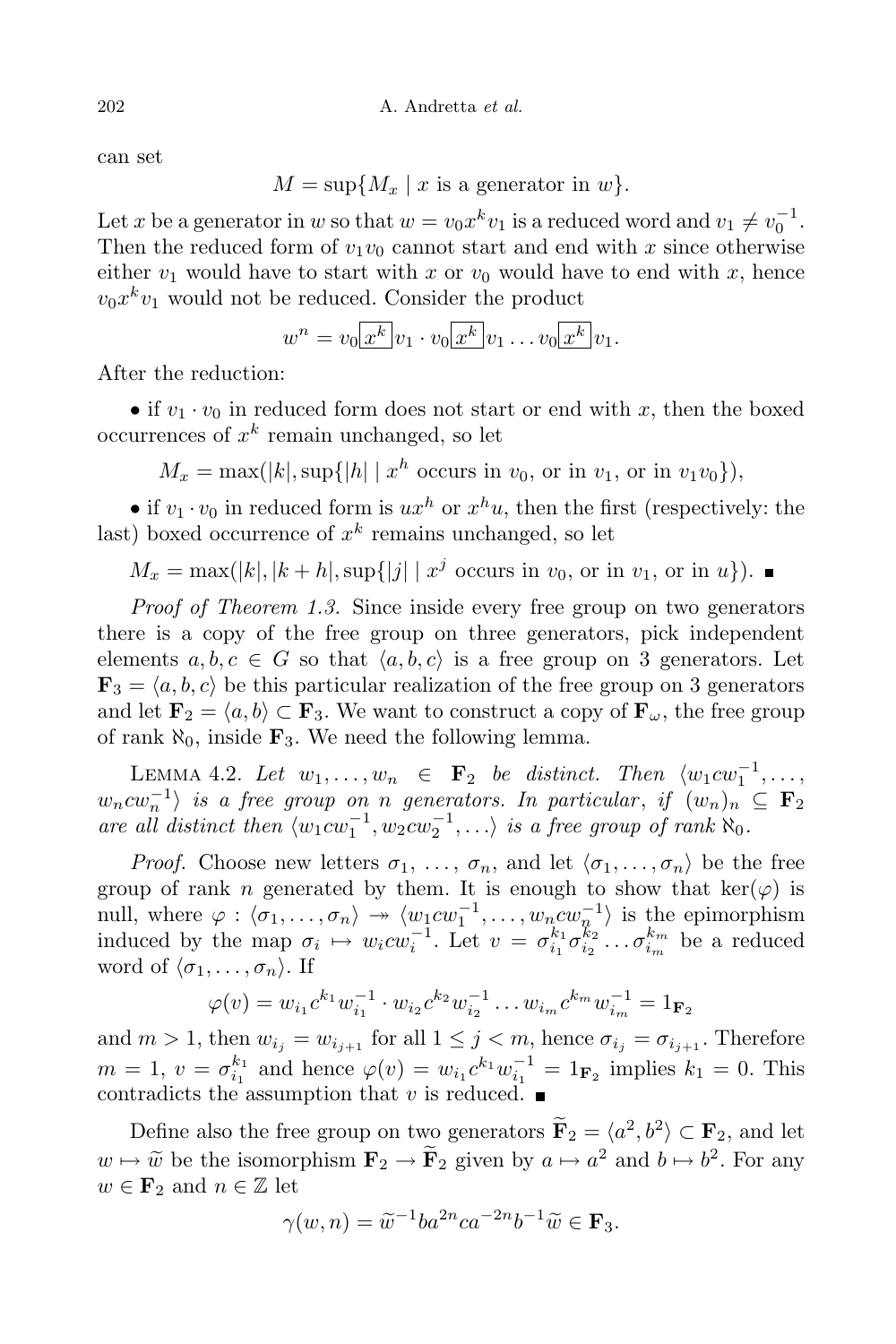Let  $\Gamma = \bigcup_{w \in \mathbf{F}_2} \Gamma_w \subset \mathbf{F}_3$ , where  $\Gamma_w = \{ \gamma(w, n) \mid n \in \mathbb{Z} \}$ . Suppose  $\gamma(w, n) =$ *γ*(*z, m*). Then

$$
\widetilde{w}^{-1}ba^{2n}ca^{-2n}b^{-1}\widetilde{w} = \widetilde{z}^{-1}ba^{2m}ca^{-2m}b^{-1}\widetilde{z}.
$$

As there is only one occurrence of *c* on both sides of the equation, we have

$$
\widetilde{w}^{-1}ba^{2n} = \widetilde{z}^{-1}ba^{2m}.
$$

As  $\widetilde{w}, \widetilde{z} \in \widetilde{\mathbf{F}}_2$ , it is easy to see that  $w = z$  and  $n = m$ . Therefore

$$
\forall w, z \in \mathbf{F}_2 \ (w \neq z \Rightarrow \Gamma_z \cap \Gamma_w = \emptyset).
$$

Since  $\gamma(w, n) = (\tilde{w}^{-1}ba^{2n})c(\tilde{w}^{-1}ba^{2n})^{-1}$  and  $\tilde{w}^{-1}ba^{2n} \in \mathbf{F}_2$ , Lemma 4.2 implies that *Γ* is a countable set of independent elements and

$$
\mathbf{F}_{\omega} = \langle \Gamma \rangle \subset \mathbf{F}_3 \subseteq G
$$

is a free group on *ℵ*<sup>0</sup> generators. We now concentrate on subgroups of **F***<sup>ω</sup>* and from now on *words* will mean *words built from elements in Γ*. Notice that in our set-up  $\mathbf{F}_2 \not\subseteq \mathbf{F}_\omega$ .

The plan is to associate, in a Borel way, with each  $x \in 2^{\mathbf{F}_2}$  a group  $H(x) \subseteq \mathbf{F}_{\omega}$  such that  $H(x) \cong \mathbf{F}_{\omega}$  and

$$
\forall w \in \mathbf{F}_2 \ \forall x \in 2^{\mathbf{F}_2} \ (H(w.x) = \widetilde{w}H(x)\widetilde{w}^{-1}),
$$
  

$$
\forall g \in G \ \forall x, y \in 2^{\mathbf{F}_2} \ (H(y) = gH(x)g^{-1} \Rightarrow \exists w \in \mathbf{F}_2 \ (w.x = y)).
$$

This implies that the shift action of  $\mathbf{F}_2$  on  $2^{\mathbf{F}_2}$  is reducible to  $E_c(G, \text{Sgr}(G)),$ proving the universality of the latter.

The group  $H(x)$  will be given via an infinite set  $\mathcal{G}(x)$  of generators so that

(1)  $\mathcal{G}(x)$  is an independent set of elements of  $\mathbf{F}_{\omega}$  and  $\langle \mathcal{G}(x) \rangle = H(x)$ *∼*= **F***ω*.

In order to define the  $\mathcal{G}(x)$ 's we need to re-arrange the enumeration of *Γ* a bit: fix a bijection  $j : \mathbb{N}^2 \to \mathbb{Z}$  and set

$$
\alpha(w, n, m) = \gamma(w, j(n, m)).
$$

The third component of the indexing gives the *level* of the elements of *Γ*, so we say that  $\alpha(w, n, m)$  is of level *m*. Fix for every  $i > 0$  an infinite set  $S_i \subseteq \mathbb{P}$  (= the set of all primes) such that  $i \neq j \Rightarrow S_i \cap S_j = \emptyset$ . As in the proof of 3.1 an increasing sequence of integers  $(l_i)_{i \in \mathbb{N}}$  with  $l_0 = -1$  will be defined inductively. At stage *i* the only elements added to  $\mathcal{G}(x)$  will be of the form  $\gamma^p$ , where  $\gamma \in \Gamma$  is of level between  $l_{i-1}$  and  $l_i$  and  $p$  is some unique element of  $S_i$ ; moreover, some such element should be added at this stage:

(2) 
$$
\forall z \in \mathcal{G}(x) \exists \alpha(w, n, m) \in \Gamma \exists p (\alpha(w, n, m)^p = z \& (l_{i-1} < m \le l_i \Rightarrow p \in S_i)) \& \forall \gamma \in \Gamma \forall p, q \in \mathbb{P} (\gamma^p, \gamma^q \in \mathcal{G}(x) \Rightarrow p = q).
$$

$$
(3) \quad \exists \alpha(w,n,m) \in \Gamma \; \exists p \in S_i \; (l_{i-1} < m \le l_i \; \& \alpha(w,n,m)^p \in \mathcal{G}(x)).
$$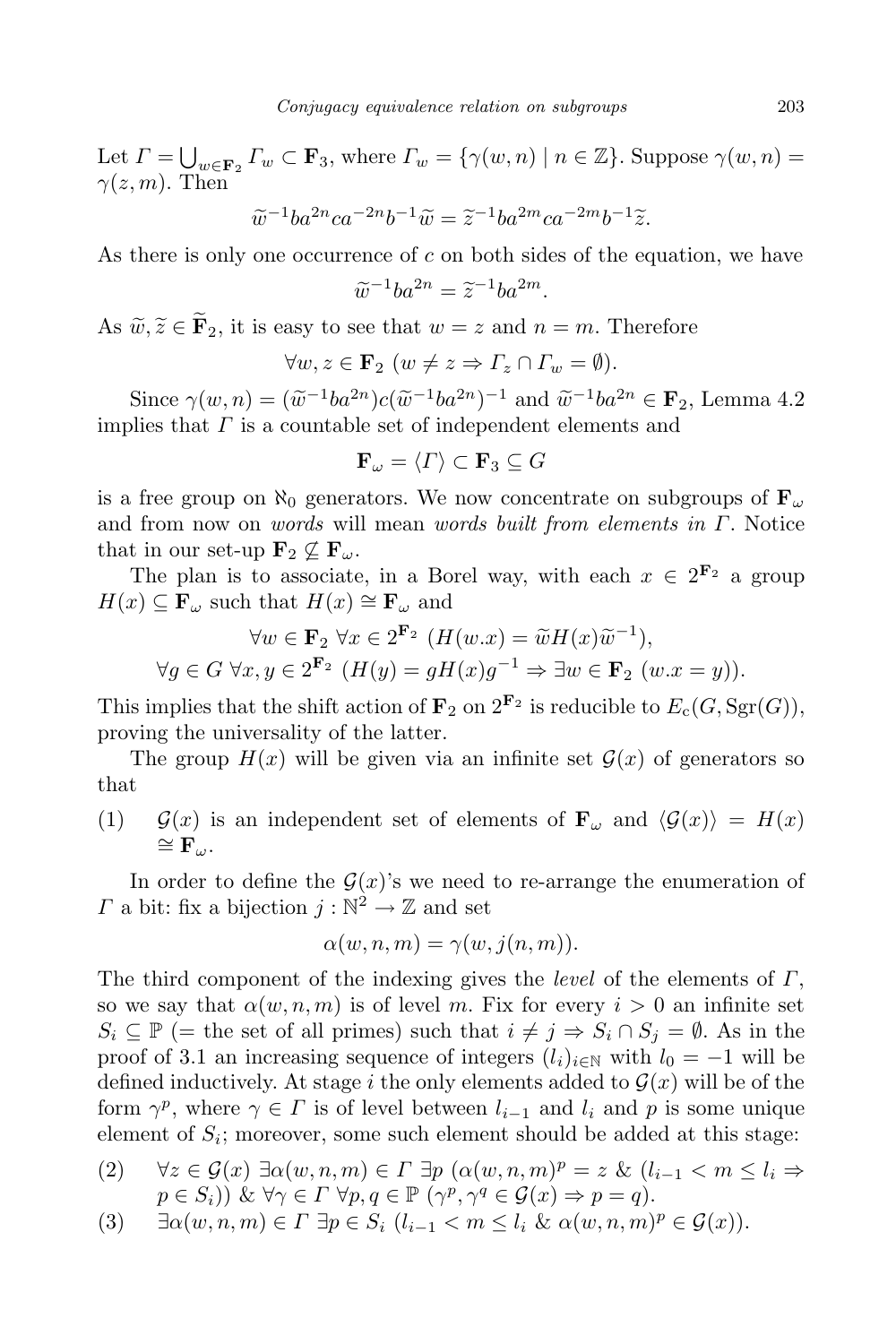$\forall w \in \mathbf{F}_2 \ (\widetilde{w}\mathcal{G}(x)\widetilde{w}^{-1} = \mathcal{G}(w.x)).$ 

(5) If  $w \in H(x)$  and  $\alpha(w, n, m)^k$  occurs in  $w$  and  $l_{i-1} < m \leq l_i$  then

 $\exists p \in S_i$   $(p | k \& \alpha(w, n, m)^p \in \mathcal{G}(x)$ ).

In particular,  $\Gamma \cap \mathcal{G}(x) = \emptyset$ . By (2) the prime *p* is unique.

(6) If *vw* is a reduced word then  $vw \in H(x) \Rightarrow v, w \in H(x)$ .

Notice that properties (2) and (3) imply properties (1) and (5), property (6) follows from property (5), and as  $\tilde{z}^{-1}\gamma(w,n)^k\tilde{z} = \gamma(wz,n)^k$  for any  $z, w \in \mathbf{F}_2$  and  $n, k \in \mathbb{Z}$ , property (4) will hold.

We now start the construction.

In analogy with the proof of 3.1, we say that an element  $q \in G$  is a *quasi-shift above l* if

 $\forall w, n \ (g^{-1} \cdot \alpha(w, n, l + 1) \cdot g \in \mathbf{F}_{\omega}$ & every generator from  $\Gamma$  in  $g^{-1} \cdot \alpha(w, n, l + 1) \cdot g$ is either of the form  $\alpha(z, m, k)$  with  $k \leq l$ or else of the form  $\alpha(z, n, l + 1)$ &  $\exists z \alpha(z, n, l+1)$  is a generator in  $g^{-1} \cdot \alpha(w, n, l+1) \cdot g$ .

Fix an enumeration  $(q_i)_{i\geq 1}$  of *G*.

Set  $l_0 = -1$  and suppose  $l_{i-1}$  has been defined for some  $i \geq 1$ . We now distinguish two cases:

•  $g_i$  is not a quasi-shift above  $l_{i-1}$ . Then letting  $k_0 = l_{i-1} + 1$ , we have the following possibilities:

- $(i) \exists w_0, n_0 \ (g_i^{-1} \cdot \alpha(w_0, n_0, k_0) \cdot g_i \notin \mathbf{F}_{\omega}).$
- (ii) Case (i) fails and

 $\exists w_0, n_0, w'_0, n'_0, k'_0 \ (k'_0 > k_0)$ &  $\alpha(w'_0, n'_0, k'_0)$  is a generator in  $g_i^{-1} \cdot \alpha(w_0, n_0, k_0) \cdot g_i$ .

(iii) Cases (i) and (ii) fail and

$$
\exists w_0, n_0, w'_0, n'_0 \ (n_0 \neq n'_0
$$
  
&  $\alpha(w'_0, n'_0, k_0)$  is a generator in  $g_i^{-1} \cdot \alpha(w_0, n_0, k_0) \cdot g_i$ .

 $(iv)$  Cases  $(i)$ – $(iii)$  fail and

 $\exists w_0, n_0 \ \forall w'_0, n'_0, k'_0 \ (\alpha(w'_0, n'_0, k'_0) \text{ is a generator in } g_i^{-1} \cdot \alpha(w_0, n_0, k_0) \cdot g_i$  $\Rightarrow k'_0 < k_0$ ).

Then set  $l_i = \max(k_0, k'_0)$ . (Notice that if  $g_i$  is not a quasi-shift above  $l_{i-1}$ because of (iv) then all of the generators of  $g_i^{-1} \cdot \alpha(w_0, n_0, k_0) \cdot g_i$  are of level  $< k_0.$ )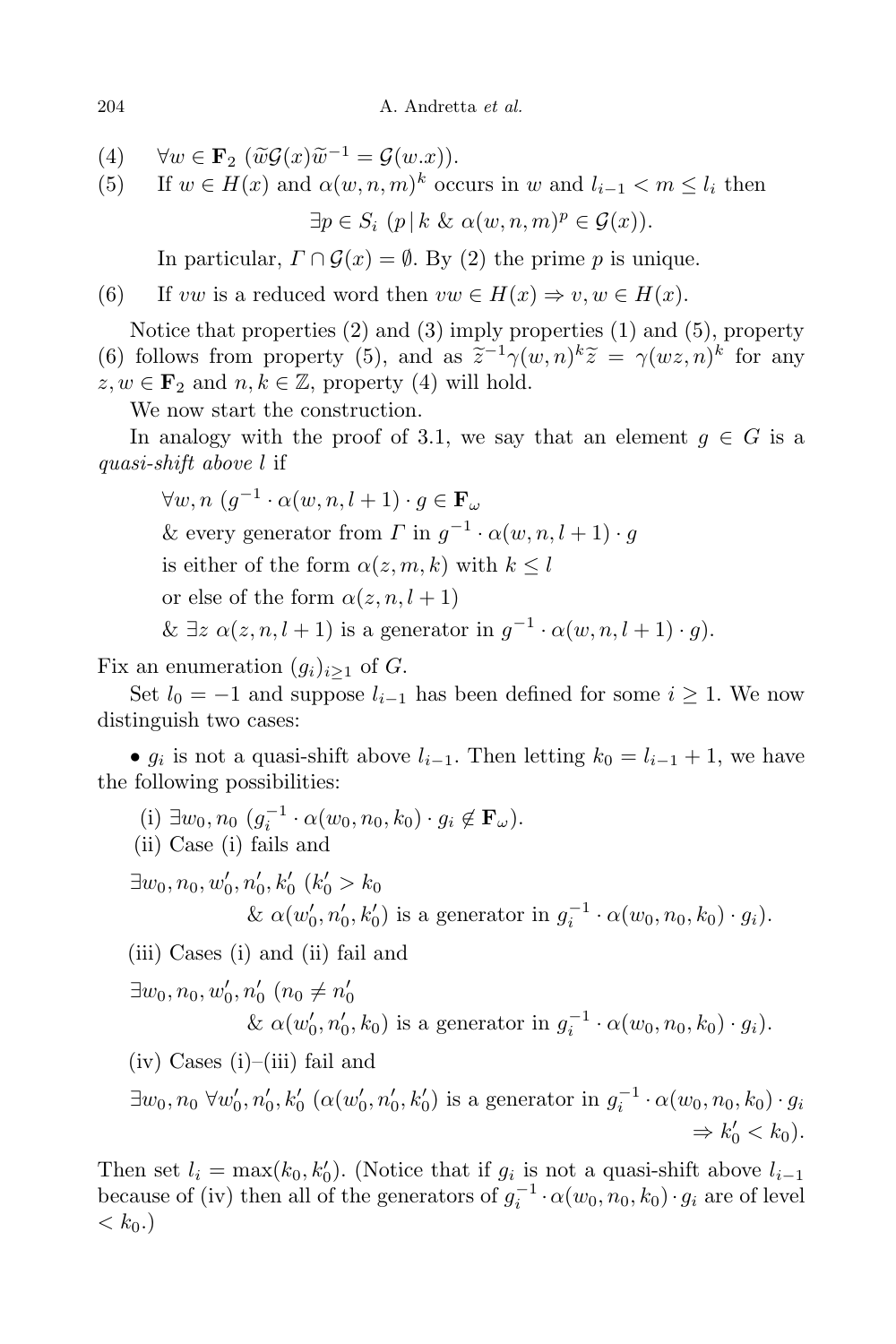• Otherwise, that is:  $g_i$  is a quasi-shift above  $l_{i-1}$ . In this case set  $l_i =$  $l_{i-1} + 1$ .

Suppose  $g_i$  is a quasi-shift above  $l_{i-1}$ . We say that  $g_i$  is good if there is an increasing sequence  $(n_m)_m$  of natural numbers and a  $w_\infty \in \mathbf{F}_2$  such that

 $\alpha(w_{\infty}, n_m, l_i)$  is a generator in  $g_i^{-1} \cdot \alpha(1_{\mathbf{F}_2}, n_m, l_i) \cdot g_i$ .

If *g<sup>i</sup>* is not good then it is called *bad.* In this case there is an increasing sequence  $(n_m)_m$  of natural numbers and a sequence  $(w_m)_m$  of distinct elements in  $\mathbf{F}_2$  such that

 $\forall m \in \mathbb{N} \ (\alpha(w_m, n_m, l_i) \text{ is a generator in } g_i^{-1} \cdot \alpha(1_{\mathbf{F}_2}, n_m, l_i) \cdot g_i).$ 

Let also  $(z_m)_{m>1}$ ,  $\mu$  and  $J_m$  be defined as in the proof of 3.1.

Finally, we define the map  $x \mapsto \mathcal{G}(x)$ , and hence the reduction  $H: 2^{\mathbf{F}_2} \to$  $Sgr(G), x \mapsto H(x)$ , so that properties (1)–(6) hold.

#### $g_i$  is not a quasi-shift above  $l_{i-1}$ .

Let  $w_0$ ,  $n_0$ ,  $k_0$ ,  $w'_0$ ,  $n'_0$ ,  $k'_0$  be as in cases (i)–(iv).

Suppose case (i) holds. Then  $l_i = k_0$ . Let r be the least positive integer such that  $g_i^{-1} \cdot \alpha(w_0, n_0, k_0)^r \cdot g_i \in \mathbf{F}_{\omega}$  if such an integer exists, or  $r = 0$ otherwise. Let  $p = \min(S_i \setminus \{r\})$  be the least element of  $S_i$  different from *r*. We now require in our construction that

$$
\forall x \in 2^{\mathbf{F}_2} \,\forall w \in \mathbf{F}_2 \, \, (\alpha(w, n_0, l_i)^p \in \mathcal{G}(x)).
$$

Suppose case (ii) holds. Then  $k_0 = l_{i-1} + 1 < l_i$ . Let  $p = \min(S_i)$  and set

$$
\forall x \in 2^{\mathbf{F}_2} \ \forall w \in \mathbf{F}_2 \ (\alpha(w, n_0, k_0)^p \in \mathcal{G}(x)).
$$

Suppose case (iii) or (iv) holds. Let  $p = min(S_i)$  and set

 $\forall x \in 2^{\mathbf{F}_2} \ \forall w \in \mathbf{F}_2 \ (\alpha(w, n_0, l_i)^p \in \mathcal{G}(x)).$ 

For  $k \in (l_{i-1}, l_i]$  and  $n \in \mathbb{N}$ ,  $p \in \mathbb{P}$  place  $\alpha(w, n, k)^p$  in  $\mathcal{G}(x)$  only if required by the cases above.

We now consider the other case, namely

## $g_i$  is a quasi-shift above  $l_{i-1}$ .

There are two possibilities.

• For some  $\alpha(w_0, n_0, l_i) \in \Gamma$ , the reduced word *v* obtained from  $g_i^{-1}$ .  $\alpha(w_0, n_0, l_i) \cdot g_i$  is *either* asymmetric *or else* it is symmetric of the form  $v_1 \cdot \alpha(w'_0, n'_0, k)^m \cdot v_1^{-1}$  with  $k < l_i$  and  $m \neq 0$ . In either case, by Lemma 4.1 or by inspection, there is *M* such that

$$
\forall r \ (\alpha(z, n_0, l_i)^k \text{ occurs in } v^r \Rightarrow |k| \le M).
$$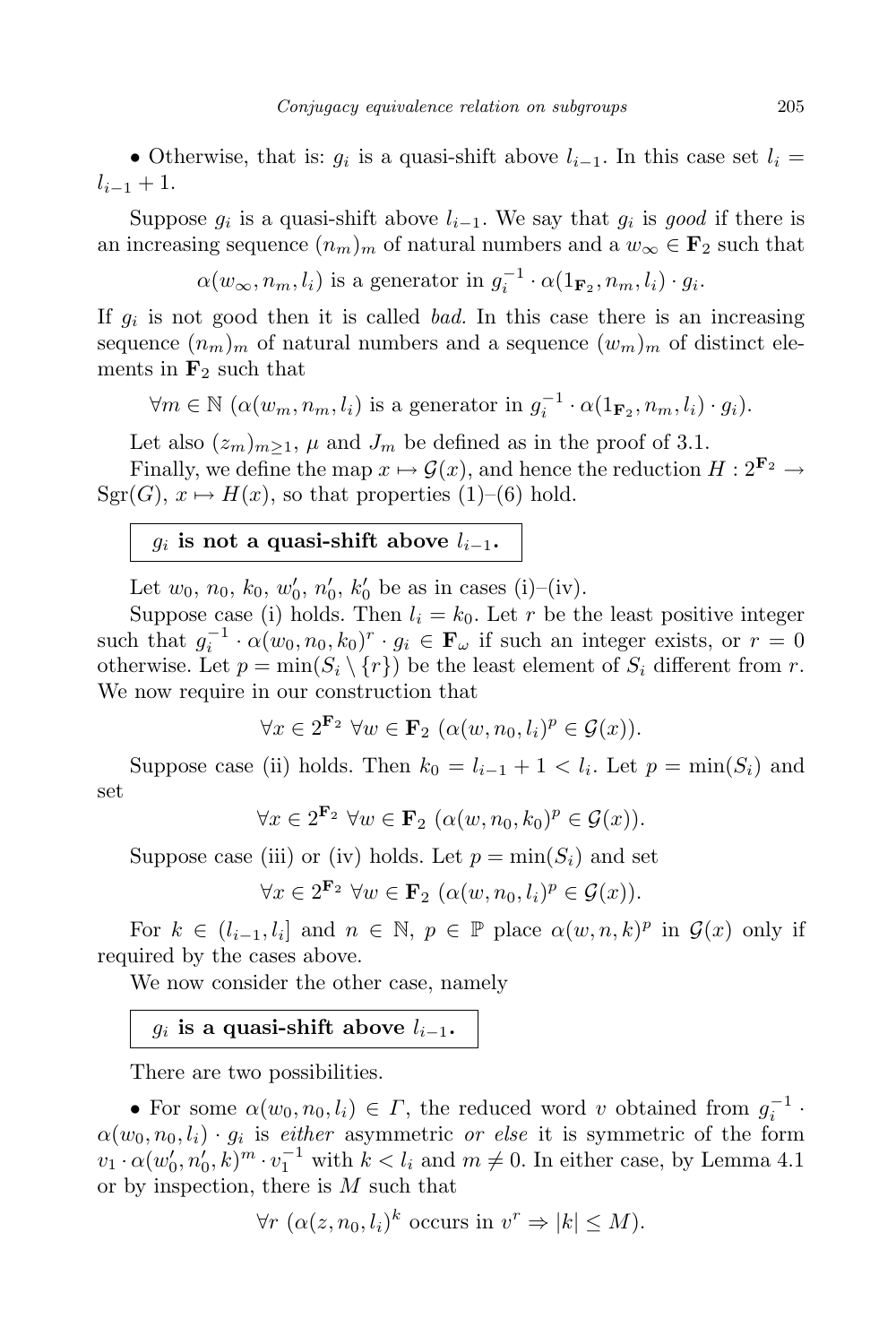When this happens  $g_i$  is said to be *bounded*. Let  $p$  be the least element in *Si* larger than *M* and set

$$
\forall x \in 2^{\mathbf{F}_2} \,\forall w \in \mathbf{F}_2 \, \, (\alpha(w, n_0, l_i)^p \in \mathcal{G}(x)).
$$

• Otherwise  $\forall w \in \mathbf{F}_2 \ \forall n \in \mathbb{N} \ \exists z \in \mathbf{F}_2 \ \exists u \in \mathbf{F}_\omega$  such that

$$
g_i^{-1} \cdot \alpha(w, n, l_i) \cdot g_i = u \cdot \alpha(z, n, l_i)^{r(w, n)} \cdot u^{-1}
$$

where  $r(w, n) \in \mathbb{Z} \setminus \{0\}$ . In this case  $g_i$  is said to be *unbounded*.

CASE 1:  $\exists w_0, n_0$  ( $|r(w_0, n_0)| > 1$ ), that is, for some  $w_0, n_0, z, u$ ,

$$
g_i^{-1} \cdot \alpha(w_0, n_0, l_i) \cdot g_i = u \cdot \alpha(z, n_0, l_i)^r \cdot u^{-1}
$$

with  $r = r(w_0, n_0)$  and  $|r| > 1$ . Then let  $p = \min(S_i)$  and set  $\forall x \in 2^{\mathbf{F}_2}$   $\forall w \in \mathbf{F}_2$  ( $\alpha(w, n_0, l_i)^p \in \mathcal{G}(x)$ ).

CASE 2: 
$$
\forall w \in \mathbf{F}_2 \ \forall n \in \mathbb{N} \ (|r(w,n)|=1)
$$
, that is,

 $\forall w \in \mathbf{F}_2 \ \forall n \in \mathbb{N} \ \exists z \in \mathbf{F}_2 \ \exists u \in \mathbf{F}_{\omega} \ (g_i^{-1} \cdot \alpha(w, n, l_i) \cdot g_i = u \cdot \alpha(z, n, l_i)^{\pm 1} \cdot u^{-1}).$ Then we can mimic the construction of 3.1. Fix an enumeration  $(u_m)_m$  of  $\mathbf{F}_2$  without repetitions. Let  $p_0, \ldots, p_5$  be the first six elements of  $S_i$ . We distinguish three possibilities.

•  $g_i$  is good. Then  $\exists w_{\infty} \exists (n_m)_m \exists (v_m)_m$  such that  $(n_m)_m$  is increasing and  $g_i^{-1} \cdot \alpha(1_{\mathbf{F}_2}, n_m, l_i) \cdot g_i = v_m \cdot \alpha(w_\infty, n_m, l_i)^{\pm 1} \cdot v_m^{-1}$ . By thinning down the sequence we may assume that the exponent is constant, say 1. Set

$$
\alpha(w, n_m, l_i)^{p_1} \in \mathcal{G}(x) \iff w.x(u_m) = 1,
$$
  
\n
$$
\alpha(w, n, l_i)^{p_0} \in \mathcal{G}(x) \iff (n = n_m \& w.x(u_m) = 0) \lor n \notin \{n_m \mid m \in \mathbb{N}\}.
$$

So we may assume that  $g_i$  is bad hence  $\exists (w_m)_m \exists (n_m)_m \exists (v_m)_m$  such that the  $n_m$ 's are increasing, the  $w_m$ 's are distinct, and  $g_i^{-1} \cdot \alpha(1_{\mathbf{F}_2}, n_m, l_i)$ *·*  $g_i = v_m \cdot \alpha(w_m, n_m, l_i)^{\pm 1} \cdot v_m^{-1}$ . Again by thinning down we may assume that the exponent is 1.

• 
$$
g_i
$$
 is bad and  $\mu(w.x) = \infty$ . Set

$$
\alpha(w, n_m, l_i)^{p_1} \in \mathcal{G}(x) \iff w.x(u_n) = 1,
$$
  
 
$$
\alpha(w, n, l_i)^{p_0} \in \mathcal{G}(x) \iff (n = n_m \& w.x(u_n) = 0) \lor n \notin \{n_m \mid m \in \mathbb{N}\}.
$$

•  $g_i$  is bad and  $\mu(w.x) < \infty$ . Then set

$$
\alpha(w,n,l_i)^{p_j}\in \mathcal{G}(x),
$$

where

$$
j = \begin{cases} 0 & \text{if } n \notin \{n_m \mid m \in \mathbb{N}\}, \\ 2 & \text{if } n = n_m \text{ and } m < \mu(w.x) - 1 \text{ or } m > \mu(w.x), \\ J_{\mu(w.x)}(w.x) + 3 & \text{if } n = n_m \text{ and } m \in \{\mu(w.x), \mu(w.x) - 1\}. \end{cases}
$$

Finally, no  $\gamma^p$  not mentioned in the above is allowed in  $\mathcal{G}(x)$ .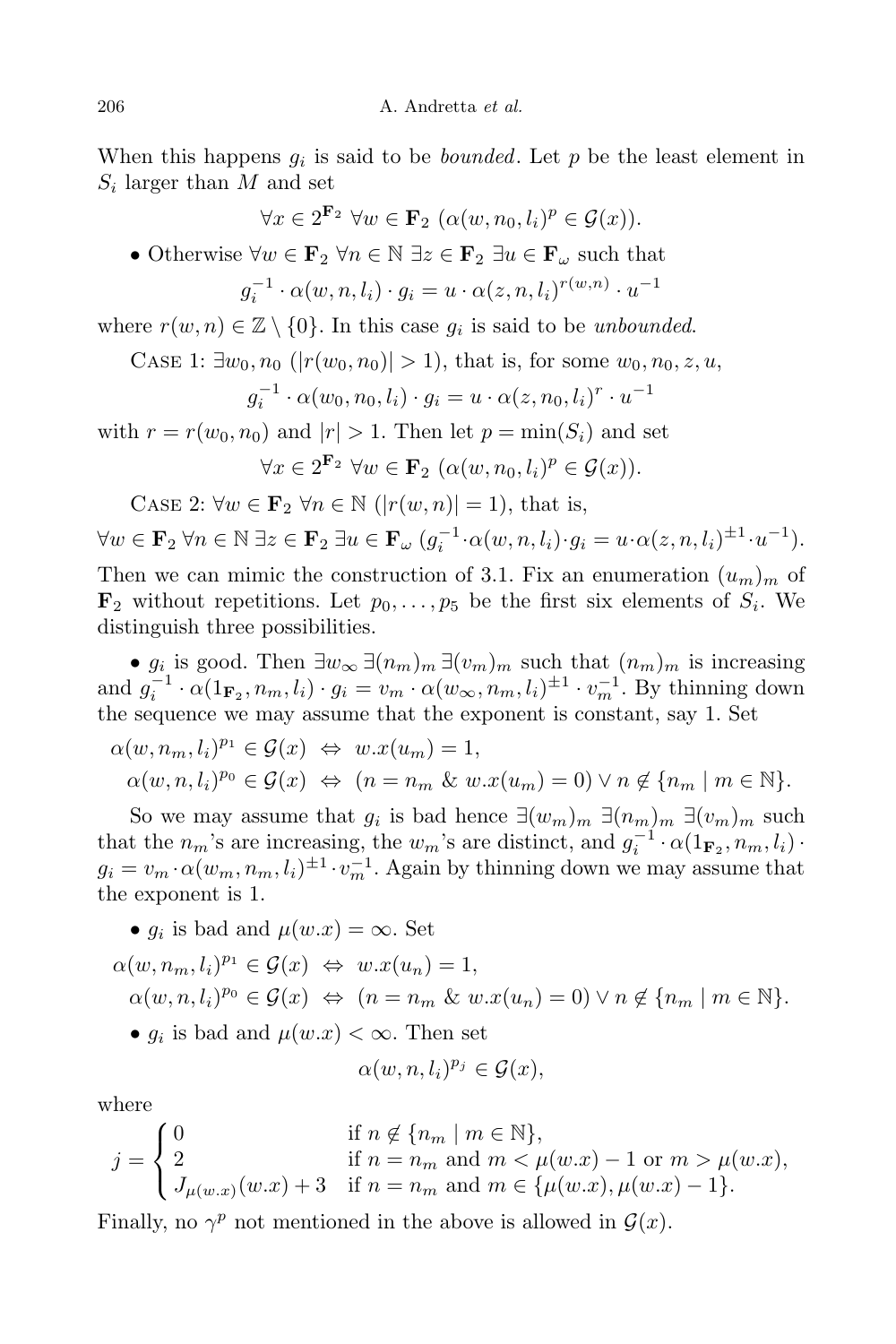This concludes the definition of  $x \mapsto \mathcal{G}(x)$ .

It is straightforward to check that Properties  $(1)$ – $(6)$  hold and therefore

$$
\forall x \in 2^{\mathbf{F}_2} \ \forall w \in \mathbf{F}_2 \ (H(w.x) = \widetilde{w}H(x)\widetilde{w}^{-1}).
$$

The following claim, whose proof is left to the reader, is the analogue of 3.4.

Claim 4.3. *Suppose g<sup>i</sup> is an unbounded quasi-shift satisfying Case* 2, *i.e.*,

 $\forall w \in \mathbf{F}_2 \ \forall n \in \mathbb{N} \ \exists z \in \mathbf{F}_2 \ \exists u \in \mathbf{F}_{\omega} \ (g_i^{-1} \cdot \alpha(w, n, l_i) \cdot g_i = u \cdot \alpha(z, n, l_i)^{\pm 1} \cdot u^{-1}).$ *Suppose also*  $(w_m)_m$ ,  $(n_m)_m$ , *and*  $(v_m)_m$  *witness that*  $g_i$  *is bad. Then for all*  $x \in 2^{\mathbf{F}_2}$ ,

 $\mu(x) = \infty \Leftrightarrow \forall m \ (\alpha(1_{\mathbf{F}_2}, n_m, l_i)^{p_0} \in \mathcal{G}(x) \lor \alpha(1_{\mathbf{F}_2}, n_m, l_i)^{p_1} \in \mathcal{G}(x))$ *and if*  $\mu(x) < \infty$  *and*  $\alpha(1_{\mathbf{F}_2}, n_m, l_i)^p \in \mathcal{G}(x)$  *then* 

$$
p = \begin{cases} p_2 & \text{if } m \notin {\mu(x) - 1, \mu(x)}, \\ p_j & \text{if } m \in {\mu(x) - 1, \mu(x)} \text{ and } j = J_{\mu(x)}(x) + 3. \end{cases}
$$

We will now show that

 $∃i (g_i H(x)g_i^{-1} = H(y) ⇒ ∃w ∈ **F**_2 (y = w.x)).$ 

The reader may find it useful to refer to Figure 2 while checking the details.



Fig. 2. Plan of the proof of Theorem 1.3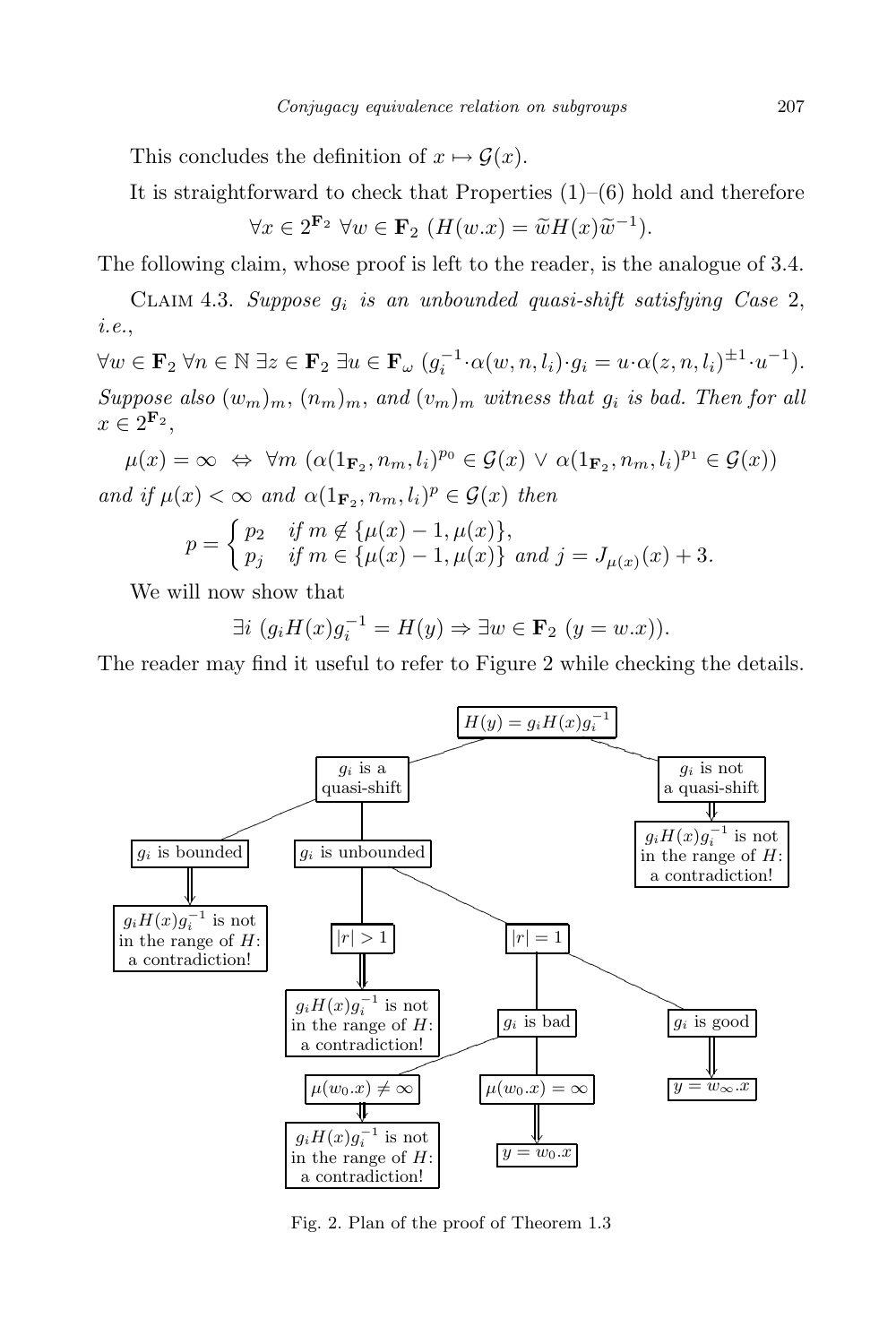Assume that

$$
H(y) = g_i H(x) g_i^{-1}.
$$

Suppose  $g_i$  is not a quasi-shift, and let  $w_0, n_0, k_0, w'_0, n'_0, k'_0$  be as in (i)–(iv).

If (i) holds then we have  $k_0 = l_i$  and  $\alpha(w_0, n_0, k_0)^p \in \mathcal{G}(y)$ , where  $p =$  $\min(S_i \setminus \{r\})$  and  $r > 0$  is least such that  $g_i^{-1} \cdot \alpha(w_0, n_0, k_0)^r \cdot g_i \in \mathbf{F}_{\omega}$  if such an *r* exists, or  $r = 0$  otherwise. Since  $\alpha(w_0, n_0, k_0)^p \in H(y)$  we have

$$
g_i^{-1} \cdot \alpha(w_0, n_0, k_0)^p \cdot g_i \in H(x) \subseteq \mathbf{F}_{\omega},
$$

hence  $r > 0$ . As  $r$  and  $p$  are relatively prime let  $\lambda, \nu \in \mathbb{Z}$  be such that  $\lambda r + \nu p = 1$  so that

$$
g_i^{-1} \cdot \alpha(w_0, n_0, k_0) \cdot g_i = (g_i^{-1} \cdot \alpha(w_0, n_0, k_0)^r \cdot g_i)^{\lambda} \cdot (g_i^{-1} \cdot \alpha(w_0, n_0, k_0)^p \cdot g_i)^{\nu} \in \mathbf{F}_{\omega}
$$

contradicting our assumption case.

If (ii) holds then  $l_{i-1} + 1 = k_0 < l_i = k'_0$ ,  $\alpha(w_0, n_0, k_0)^p \in \mathcal{G}(y)$ , where  $p = \min(S_i)$ , and

$$
\forall w, n, r \ (\alpha(w, n, k'_0)^r \notin \mathcal{G}(x)).
$$

By case hypothesis  $\alpha(w'_0, n'_0, k'_0)$  is a generator in  $g_i^{-1} \cdot \alpha(w_0, n_0, k_0)^p \cdot g_i \in$ *H*(*x*), hence by (5) above,  $\alpha(w'_0, n'_0, k'_0)^q \in \mathcal{G}(x)$  for some  $q \in S_i$  such that *q | p*. A contradiction.

If (iii) holds then  $k_0 = l_i$ ,  $\alpha(w_0, n_0, l_i)^{\min(S_i)} \in \mathcal{G}(y)$ , and  $\alpha(w'_0, n'_0, l_i)^r \notin$  $\mathcal{G}(x)$ , for any r. But  $g_i^{-1} \cdot \alpha(w_0, n_0, l_i)^{\min(S_i)} \cdot g_i \in H(x)$  implies by (5) that  $\alpha(w_0', n_0', l_i)^q \in \mathcal{G}(x)$  for some appropriate  $q \in S_i$ . A contradiction.

So suppose (iv) holds. Then  $k_0 = l_i$ ,  $\alpha(w_0, n_0, l_i)^p \in \mathcal{G}(y) \subseteq H(y)$ , where  $p = \min(S_i)$ , and all generators of  $g_i^{-1} \cdot \alpha(w_0, n_0, l_i) \cdot g_i$  are of level  $\lt l_i$ . For notational ease let  $v = g_i^{-1} \cdot \alpha(w_0, n_0, l_i) \cdot g_i$  so that  $v^p \in H(x)$ . If we show that  $v \in H(x)$  then we will reach the desired contradiction, since this would imply that  $\alpha(w_0, n_0, l_i) = g_i \cdot v \cdot g_i^{-1} \in H(y)$ , against (5).

If  $v$  were a generator then, by case assumption, its level would be between *l*<sub>*j*</sub><sup>−1</sup> and *l*<sub>*j*</sub>, with *j* < *i*, so by  $v^p \in H(x)$  and by (5), there should be a  $q \in S_j$ such that  $q | p$ , which is absurd. Therefore we may assume that  $v \notin \Gamma$ . If  $v \ldots v$  is in reduced form (in other words: if  $v$  starts and ends with different generators) then we are done by  $(6)$ , so we may assume otherwise. Let  $v_0$  be the longest initial segment of the word  $v \in \mathbf{F}_{\omega}$  such that *v* ends with  $v_0^{-1}$ , and let  $v = v_0 \cdot v_1 \cdot v_0^{-1}$ . Suppose first  $v_0$  is non-empty. Then either

(a)  $v_0 \cdot v_1 \cdot v_0^{-1}$  is a reduced word, or else

(b)  $v_0$  ends with the same generator that  $v_1$  starts with, or else

(c)  $v_1$  ends with the same generator that  $v_0^{-1}$  starts with, and (b) fails.

If  $v_0$  is empty, then

(d)  $v = \gamma^h \cdot u \cdot \gamma^k$  with  $\gamma \in \Gamma$ ,  $h, k \in \mathbb{Z} \setminus \{0\}$ ,  $h + k \neq 0$ , and  $u$  does not start or end with *γ*.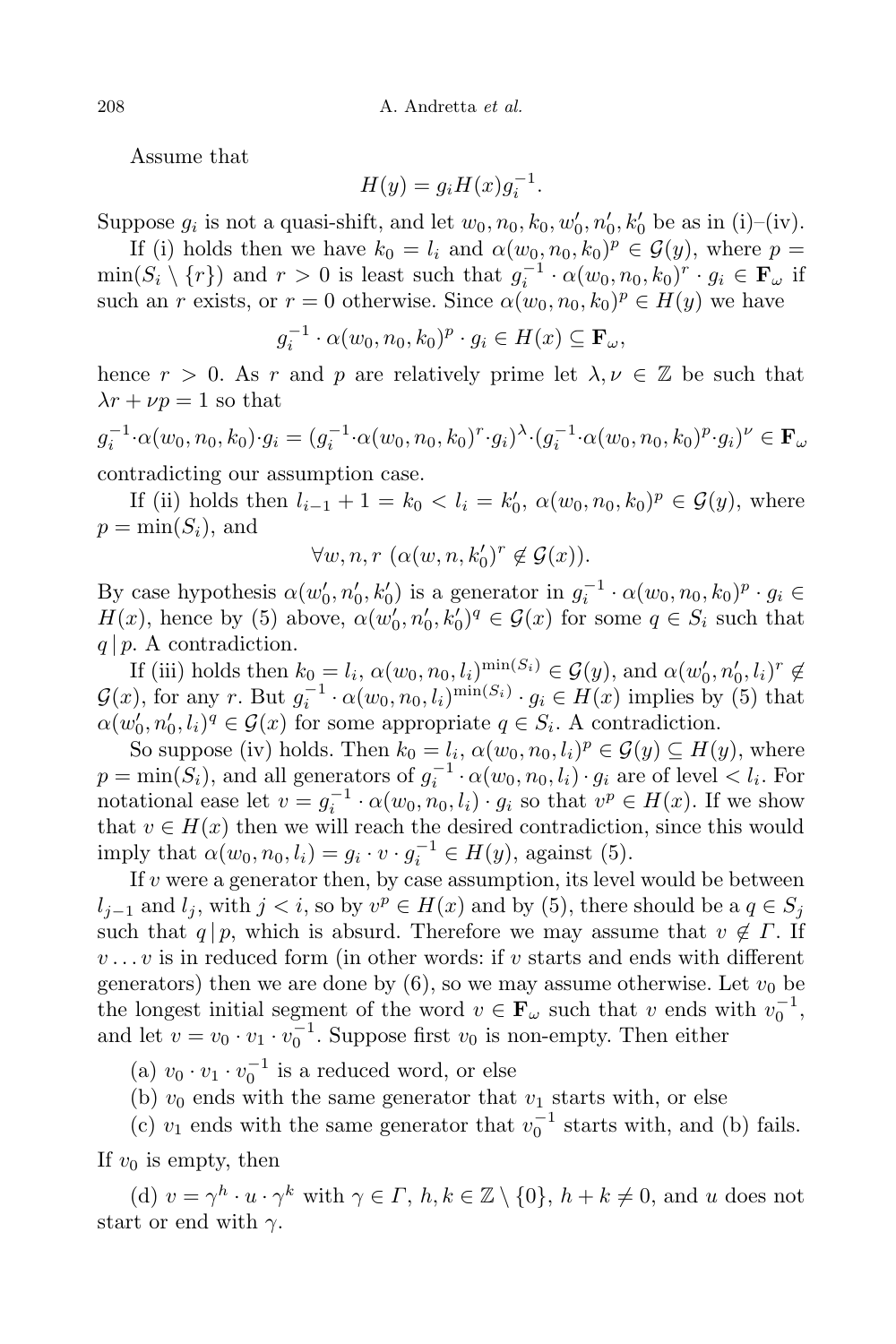Note that cases (a), (b), (c), and (d) are mutually exclusive. Let us deal with case (d) first. Then

$$
v^p = \gamma^h \cdot u \cdot \gamma^{h+k} \cdot u \dots u \cdot \gamma^{h+k} \cdot u \cdot \gamma^k
$$

is a reduced word, so by  $(6)$ ,  $\gamma^h, u, \gamma^k \in H(x)$  and therefore  $v = \gamma^h \cdot u \cdot \gamma^k \in H(x)$ *H*(*x*).

If case (a) holds then we have two subcases. Either  $v_1 \ldots v_1$  is in reduced form so that  $v^p$  can be written in reduced form as

$$
v^p = v_0 \cdot \underbrace{v_1 \dots v_1}_{p} \cdot v_0^{-1},
$$

and hence by (6),  $v_0, v_1 \in H(x)$ , and thus  $v \in H(x)$ , or else  $v_1$  starts and ends with the same generator, so by  $(6)$  and case  $(d)$  applied to  $v_1$ ,

$$
v_0 \cdot v_1^p \cdot v_0^{-1} \in H(x) \implies v_0, v_1^p \in H(x) \implies v_0, v_1 \in H(x),
$$

hence  $v \in H(x)$ .

If case (b) holds, let  $\gamma \in \Gamma$  be such that  $v_0 = z \cdot \gamma^h$  and  $v_1 = \gamma^k \cdot u$ are both reduced words. By case assumption,  $z$  does not end with  $\gamma$ , and  $h, k \in \mathbb{Z} \setminus \{0\}$  have the same sign. Then

$$
v^p = z \cdot \gamma^{h+k} \cdot u \cdot \gamma^k \cdot u \dots \gamma^k \cdot u \cdot \gamma^{-h} \cdot z^{-1}
$$

is in reduced form, so by (6),  $z, u, \gamma^k, \gamma^{-h} \in H(x)$  and therefore

$$
v = (z \cdot \gamma^h) \cdot (\gamma^k \cdot u) \cdot (z \cdot \gamma^h)^{-1} \in H(x).
$$

Case (c) is similar and left to the reader.

Therefore in all cases  $v \in H(x)$ , reaching a contradiction. Thus

 $g_i$  is not a quasi-shift above  $l_{i-1} \Rightarrow g_i H(x) g_i^{-1}$  is not in the range of *H*.

So we may assume from this point on that  $g_i$  is a quasi-shift above  $l_{i-1}$ . Suppose  $g_i$  is bounded and let  $\alpha(w_0, n_0, l_i)$  witness this. Let also  $\alpha(z, n_0, l_i)$  be a generator in  $v = g_i^{-1} \cdot \alpha(w_0, n_0, l_i) \cdot g_i$ . Since  $\alpha(w_0, n_0, l_i)^p \in$  $H(y)$ , we have  $g_i^{-1} \cdot \alpha(w_0, n_0, l_i)^p \cdot g_i = v^p \in H(x)$ , hence its generators to some appropriate prime powers must be in  $\mathcal{G}(x)$ . In particular, this must be true of  $\alpha(z, n_0, l_i)$ : by properties (1) and (5) there are  $q \in S_i$  and k such that  $\alpha(z, n_0, l_i)^k$  occurs in  $v^p$ ,  $q \mid k$  and  $\alpha(z, n_0, l_i)^q \in \mathcal{G}(x)$ . But by definition of *G*, if  $g_i$  is bounded then  $q = p > |k|$ , a contradiction.

Thus

 $g_i$  is bounded  $\Rightarrow$   $g_i H(x) g_i^{-1}$  is not in the range of *H*.

So we may assume that  $g_i$  is unbounded.

Suppose Case 1 holds: let  $g_i^{-1} \cdot \alpha(w_0, n_0, l_i) \cdot g_i = v = v_0 \cdot \alpha(z, n_0, l_i)^r$ .  $v_0^{-1}$  and  $r = r(w_0, n_0), |r| > 1$ . Since  $\alpha(w_0, n_0, l_i)^p \in H(y)$  and  $v^p =$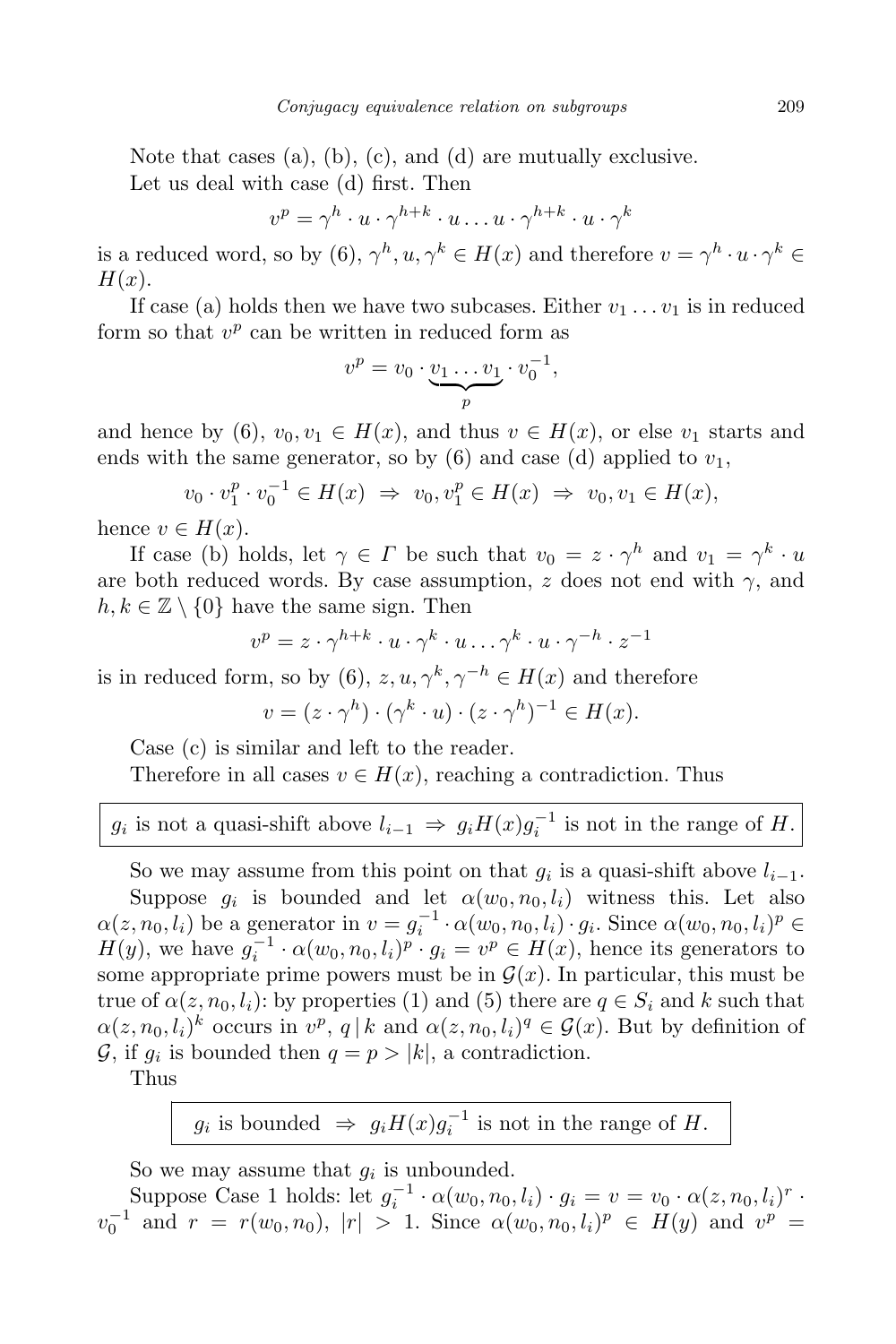$v_0 \cdot \alpha(z, n_0, l_i)^{rp} \cdot v_0^{-1} \in H(x)$  is reduced, we have  $v_0, \alpha(z, n_0, l_i)^p \in H(x)$  by properties (5) and (6). Therefore  $v_0 \cdot \alpha(z, n_0, l_i)^p \cdot v_0^{-1} \in H(x)$  and computing in  $H(y)$ , we get

$$
(g_i \cdot v_0 \cdot \alpha(z, n_0, l_i)^p \cdot v_0^{-1} \cdot g_i^{-1})^r = g_i \cdot v_0 \cdot \alpha(z, n_0, l_i)^{pr} \cdot v_0^{-1} \cdot g_i^{-1}
$$
  
=  $g_i \cdot v^p \cdot g_i^{-1} = \alpha(w_0, n_0, l_i)^p$ ,

a contradiction, since  $\alpha(w_0, n_0, l_i)^p \in \mathcal{G}(y)$  is a generator of  $H(y)$  and hence it is not the *r*th power of any element.

Thus

$$
g_i
$$
 is unbounded  $\& |r| > 1 \Rightarrow g_i H(x) g_i^{-1}$  is not in the range of  $H$ .

Therefore we may assume we are in Case 2, that is,  $\forall w \in \mathbf{F}_2 \forall n \ (|r(w, n)|)$  $= 1$ .

Suppose  $g_i$  is good, so that

$$
g_i^{-1} \cdot \alpha(1_{\mathbf{F}_2}, n_m, l_i) \cdot g_i = v_m \cdot \alpha(w_{\infty}, n_m, l_i)^{r(1_{\mathbf{F}_2}, n_m)} \cdot v_m^{-1}.
$$

Then, by property  $(6)$ , for  $e = 0, 1$ ,

$$
y(u_m) = e \Leftrightarrow \alpha(1_{\mathbf{F}_2}, n_m, l_i)^{p_e} \in H(y)
$$
  
\n
$$
\Leftrightarrow v_m \cdot \alpha(w_{\infty}, n_m, l_i)^{p_e \cdot r(1_{\mathbf{F}_2}, n_m)} \cdot v_m^{-1} \in H(x)
$$
  
\n
$$
\Rightarrow \alpha(w_{\infty}, n_m, l_i)^{p_e} \in H(x)
$$
  
\n
$$
\Leftrightarrow w_{\infty}.x(u_m) = e,
$$

that is,  $w_{\infty} \nvert x = y$ . Thus

$$
g_i \text{ is good } \Rightarrow y = w_{\infty}.x.
$$

Therefore we may assume  $g_i$  is bad, hence  $g_i^{-1} \cdot \alpha(1_{\mathbf{F}_2}, n_m, l_i) \cdot g_i =$  $v_m \cdot \alpha(w_m, n_m, l_i)^{r(1_{\mathbf{F}_2}, n_m)} \cdot v_m^{-1}$ . Suppose  $\mu(w_0.x) = \infty$ . Then by Claim 3.2 in the proof of 3.1,  $\forall m \ (w_m.x = w_0.x)$  hence

$$
\forall m \ (\mu(w_m.x) = \infty \text{ and } H(w_m.x) = H(w_0.x)).
$$

For  $p \in S_i$ , using property (6) and the fact that  $r(1_{\mathbf{F}_2}, n_m) = \pm 1$  we get

$$
\alpha(1_{\mathbf{F}_2}, n_m, l_i)^p \in H(y) \Leftrightarrow v_m \cdot \alpha(w_m, n_m, l_i)^{p \cdot r(1_{\mathbf{F}_2}, n_m)} \cdot v_m^{-1} \in H(x)
$$
  
\n
$$
\Rightarrow \alpha(w_m, n_m, l_i)^p \in H(x)
$$
  
\n
$$
\Leftrightarrow \alpha(1_{\mathbf{F}_2}, n_m, l_i)^p \in H(w_m.x) = H(w_0.x)
$$
  
\n
$$
\Rightarrow p = p_0 \lor p = p_1.
$$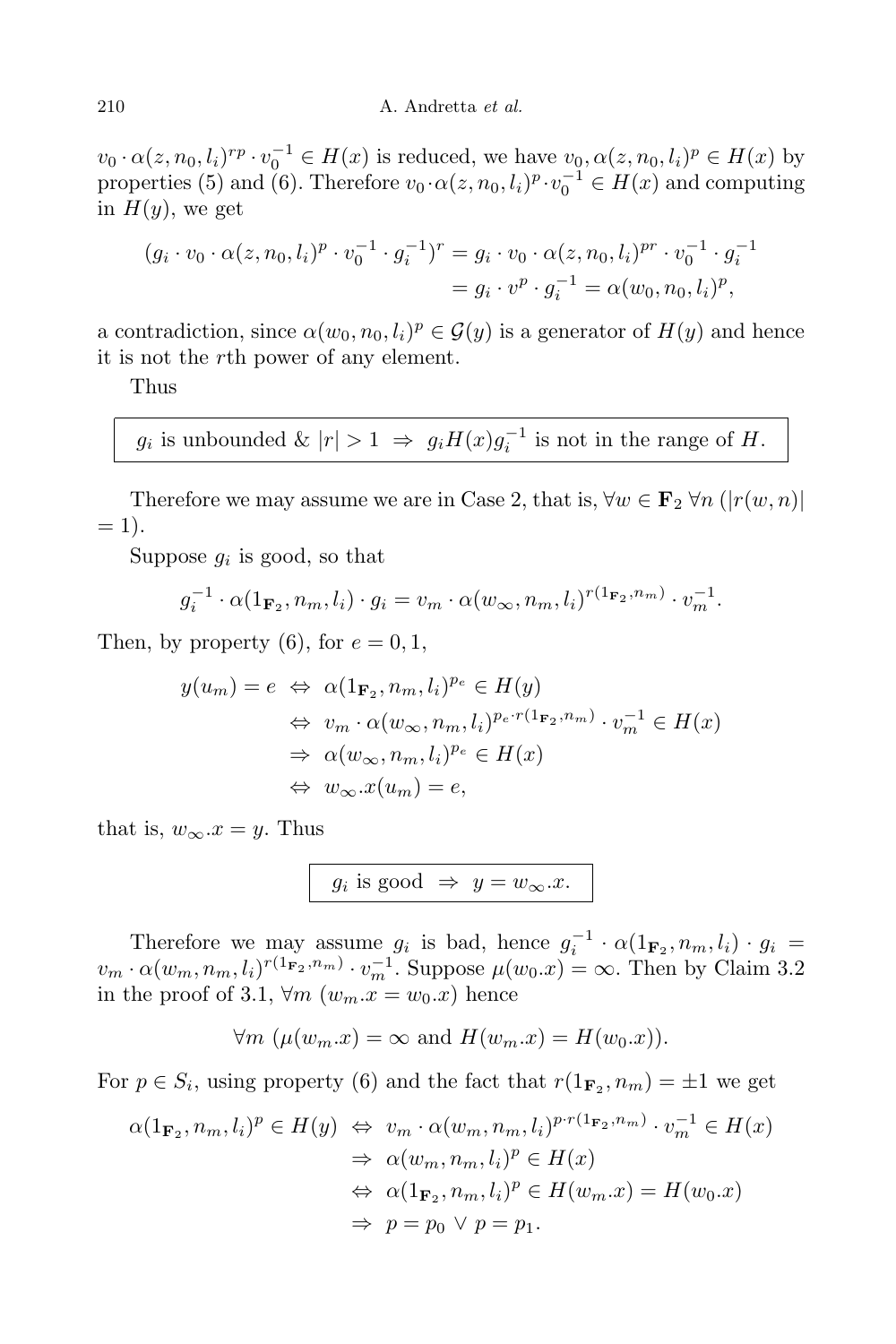By Claim 4.3,  $\mu(y) = \infty$  and hence, for  $e = 0, 1$ ,

$$
y(u_m) = e \Leftrightarrow \alpha(1_{\mathbf{F}_2}, n_m, l_i)^{p_e} \in H(y)
$$

$$
\Rightarrow \alpha(1_{\mathbf{F}_2}, n_m, l_i)^{p_e} \in H(w_0.x)
$$

$$
\Leftrightarrow w_0.x(u_m) = e,
$$

that is,  $w_0 \nvert x = y$ . Thus

$$
g_i
$$
 is bad &  $\mu(w_0.x) = \infty \implies w_0.x = y.$ 

Suppose  $\mu(w_0.x) = m < \infty$ . Then by 3.2,

$$
\forall j < m \ (\mu(w_j.x) = m \ \& \ J_m(w_j.x) = J_m(w_0.x)) \text{ and } \mu(w_m.x) \leq m.
$$

Let  $e_j \in \{0, \ldots, 5\}$  be the unique value such that

$$
\alpha(w_j, n_j, l_i)^{p_{e_j}} \in \mathcal{G}(x).
$$

Then the first *m* elements of  $(e_j)_j$  are  $(2, \ldots, 2, J_m(w_0.x) + 3)$  and by Claim 4.3 the next element must be  $J_m(w_0.x) + 3$ .

Suppose  $\mu(w_m x) = m$ . Since  $w_0 x = w_{m-1} x$  and  $z_m w_0 x = w_m x$  are distinct,  $J_m(w_0.x) \neq J_m(w_m.x)$ , a contradiction.

Suppose  $\mu(w_m.x) < m$ . Then  $e_m = 2 \neq J_m(w_0.x) + 3$ , a contradiction again.

Thus

 $g_i$  is bad &  $\mu(w_0.x) < \infty \Rightarrow g_i H(x) g_i^{-1}$  is not in the range of *H*.

This concludes the proof.

#### **References**

- [1] R. Dougherty, S. Jackson and A. S. Kechris, *The structure of hyperfinite Borel equivalence relations*, Trans. Amer. Math. Soc. 341 (1994), 193–225.
- [2] R. Dougherty and A. S. Kechris, *How many Turing degrees are there?*, in: Computability Theory and its Applications (Boulder, CO, 1999), Contemp. Math. 257, Amer. Math. Soc., 2000, 83–94.
- [3] S. Gao, *Coding subset shift by subgroup conjugacy*, Bull. London Math. Soc. 32 (2000), 653–657.
- [4] G. Hjorth and A. S. Kechris, *Borel equivalence relations and classifications of countable models*, Ann. Pure Appl. Logic 82 (1996), 221–272.
- [5] A. S. Kechris, *Classical Descriptive Set Theory*, Grad. Texts in Math. 156, Springer, 1995.
- [6] A. S. Kechris and Y. N. Moschovakis (eds.), *Cabal Seminar 76–77* , Lecture Notes in Math. 689, Springer, 1978.
- [7] A. S. Kechris, S. Solecki and S. Todorčević, *Borel chromatic numbers*, Adv. Math. 141 (1999), 1–44.